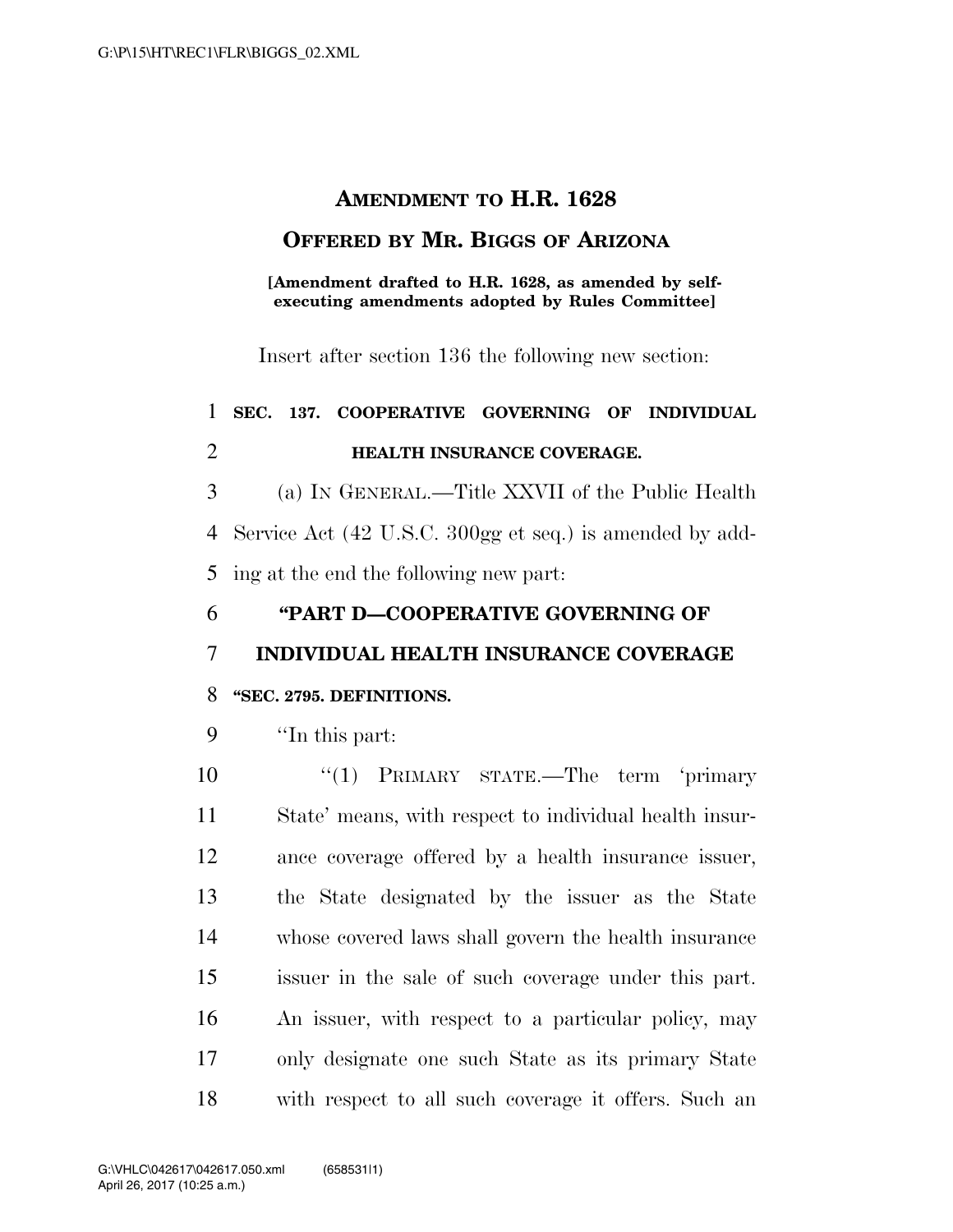$\mathfrak{D}$ 

 issuer may not change the designated primary State with respect to individual health insurance coverage once the policy is issued, except that such a change may be made upon renewal of the policy. With re- spect to such designated State, the issuer is deemed to be doing business in that State.

7 "(2) SECONDARY STATE.—The term 'secondary State' means, with respect to individual health insur- ance coverage offered by a health insurance issuer, any State that is not the primary State. In the case of a health insurance issuer that is selling a policy in, or to a resident of, a secondary State, the issuer is deemed to be doing business in that secondary State.

 ''(3) HEALTH INSURANCE ISSUER.—The term 'health insurance issuer' has the meaning given such 17 term in section  $2791(b)(2)$ , except that such an issuer must be licensed in the primary State and be qualified to sell individual health insurance coverage in that State.

21 "(4) INDIVIDUAL HEALTH INSURANCE COV- ERAGE.—The term 'individual health insurance cov- erage' means health insurance coverage offered in the individual market, as defined in section  $25 \qquad 2791(e)(1).$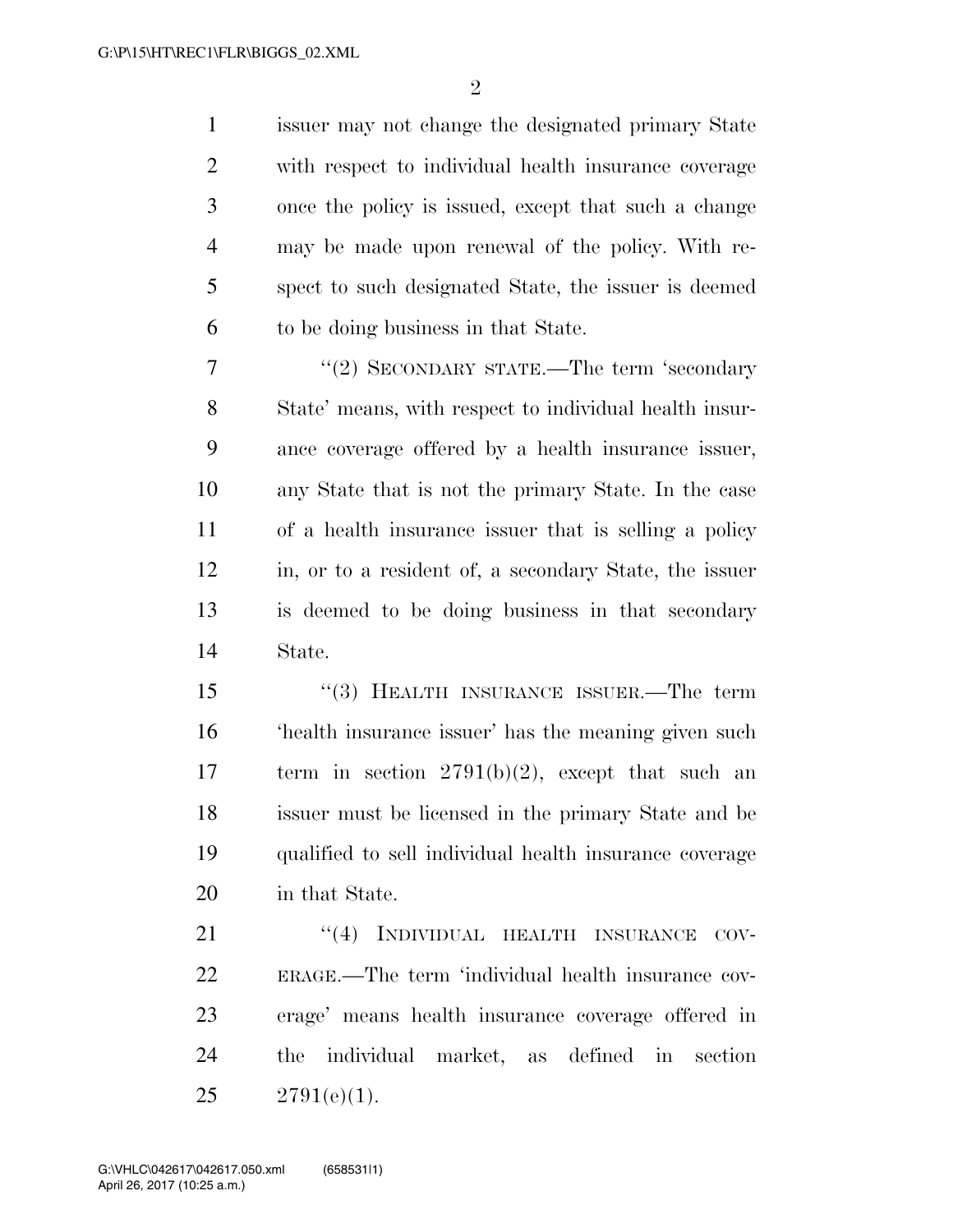| $\mathbf{1}$   | $(5)$ APPLICABLE STATE AUTHORITY.—The                  |
|----------------|--------------------------------------------------------|
| $\overline{2}$ | term 'applicable State authority' means, with respect  |
| 3              | to a health insurance issuer in a State, the State in- |
| $\overline{4}$ | surance commissioner or official or officials des-     |
| 5              | ignated by the State to enforce the requirements of    |
| 6              | this title for the State with respect to the issuer.   |
| 7              | "(6) HAZARDOUS FINANCIAL CONDITION.—The                |
| 8              | term 'hazardous financial condition' means that,       |
| 9              | based on its present or reasonably anticipated finan-  |
| 10             | cial condition, a health insurance issuer is unlikely  |
| 11             | to be able—                                            |
| 12             | $\lq\lq$ to meet obligations to policyholders          |
| 13             | with respect to known claims and reasonably            |
| 14             | anticipated claims; or                                 |
| 15             | "(B) to pay other obligations in the normal            |
| 16             | course of business.                                    |
| 17             | $``(7)$ COVERED LAWS.—                                 |
| 18             | "(A) IN GENERAL.—The term 'covered                     |
| 19             | laws' means the laws, rules, regulations, agree-       |
| 20             | ments, and orders governing the insurance busi-        |
| 21             | ness pertaining to-                                    |
| 22             | "(i) individual health insurance cov-                  |
| 23             | erage issued by a health insurance issuer;             |
| 24             | "(ii) the offer, sale, rating (including               |
| 25             | medical<br>underwriting), renewal,<br>and              |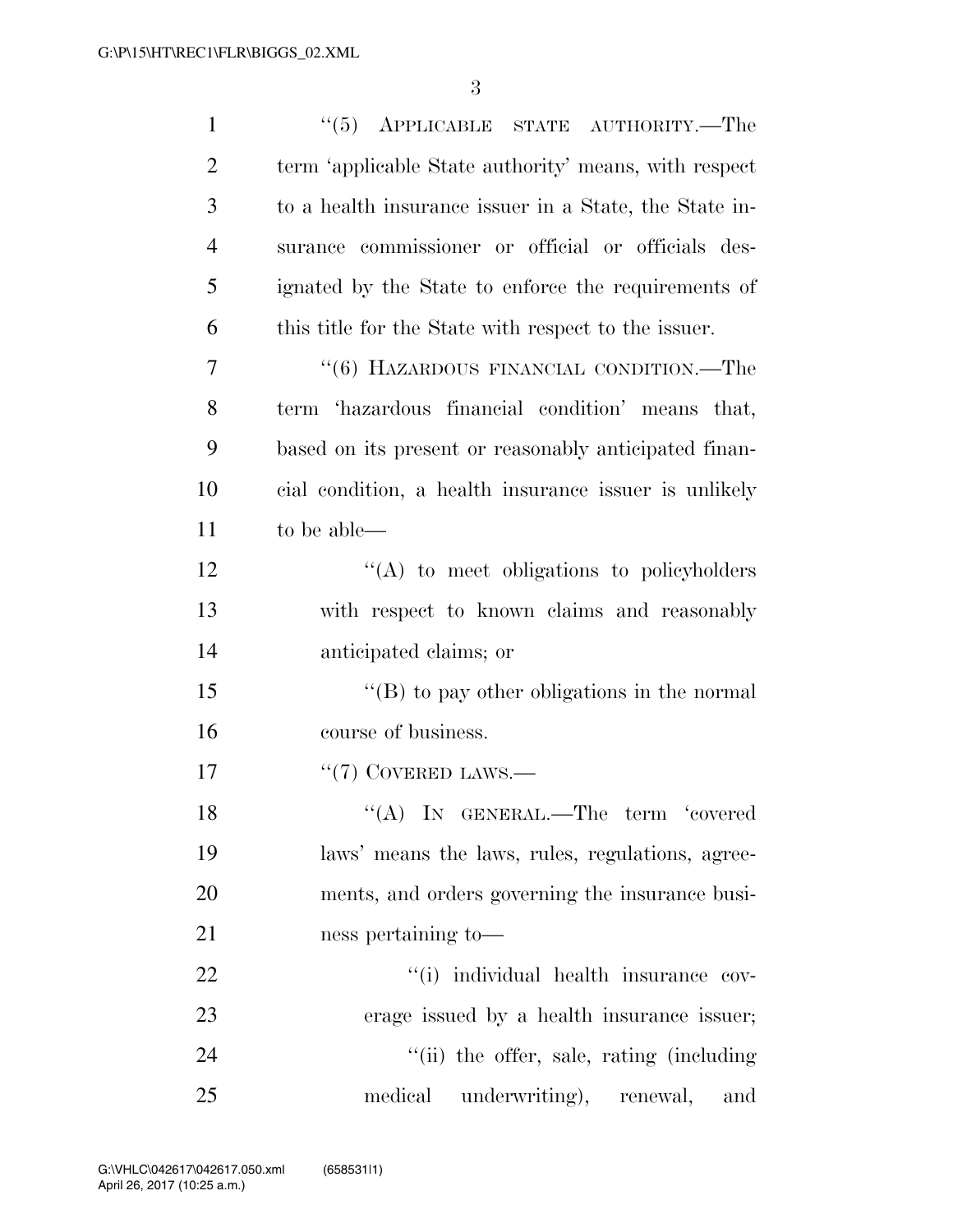| $\mathbf{1}$   | issuance of individual health insurance cov-      |
|----------------|---------------------------------------------------|
| $\overline{2}$ | erage to an individual;                           |
| 3              | "(iii) the provision to an individual in          |
| $\overline{4}$ | relation to individual health insurance cov-      |
| 5              | erage of health care and insurance related        |
| 6              | services;                                         |
| 7              | "(iv) the provision to an individual in           |
| 8              | relation to individual health insurance cov-      |
| 9              | erage of management, operations, and in-          |
| 10             | vestment activities of a health insurance         |
| 11             | issuer; and                                       |
| 12             | $f'(v)$ the provision to an individual in         |
| 13             | relation to individual health insurance cov-      |
| 14             | erage of loss control and claims adminis-         |
| 15             | tration for a health insurance issuer with        |
| 16             | respect to liability for which the issuer pro-    |
| 17             | vides insurance.                                  |
| 18             | "(B) EXCEPTION.—Such term does not in-            |
| 19             | clude any law, rule, regulation, agreement, or    |
| 20             | order governing the use of care or cost manage-   |
| 21             | ment techniques, including any requirement re-    |
| 22             | lated to provider contracting, network access or  |
| 23             | adequacy, health care data collection, or quality |
| 24             | assurance.                                        |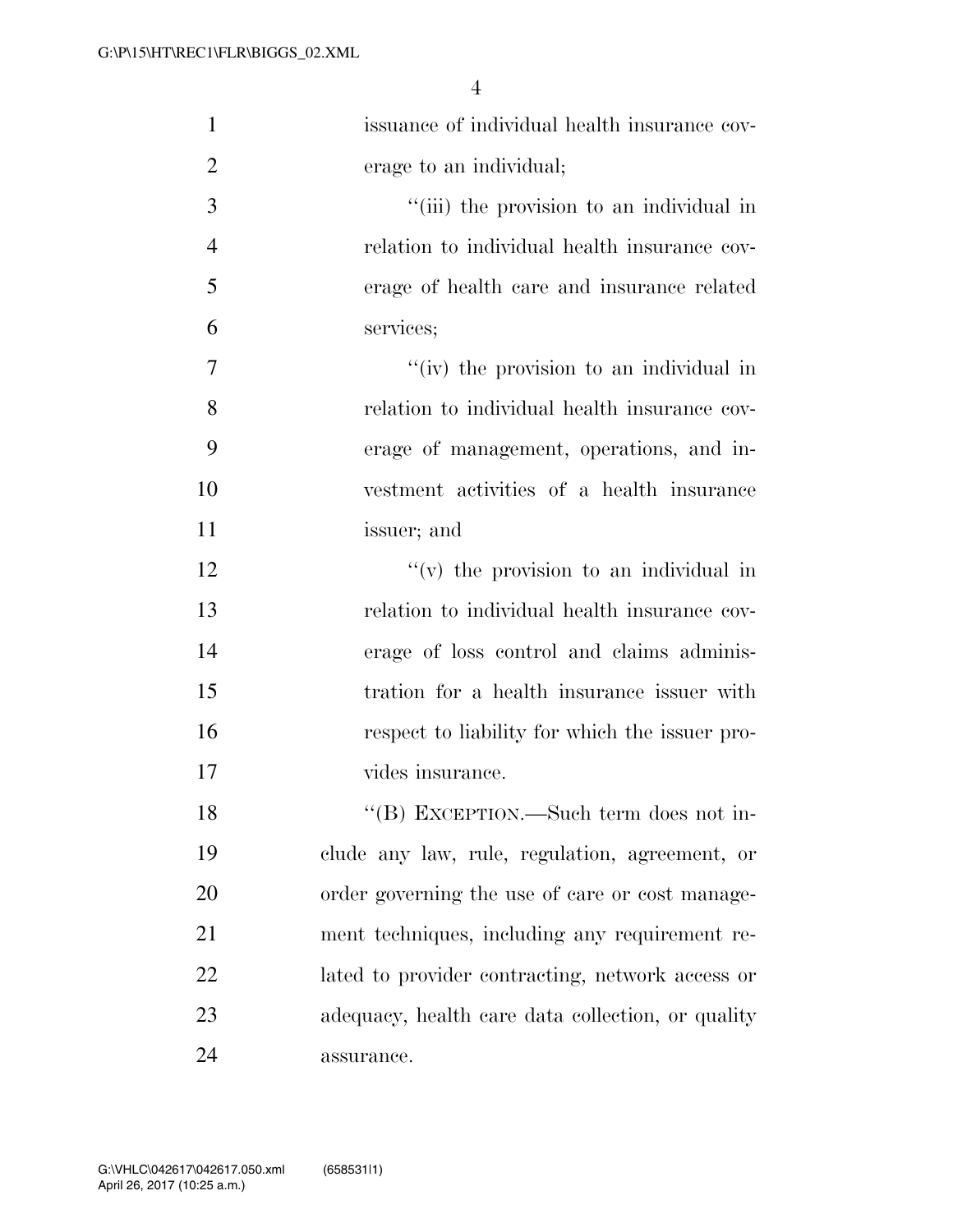| $\mathbf{1}$   | "(8) STATE.—The term 'State' means the $50$          |
|----------------|------------------------------------------------------|
| $\overline{2}$ | States and includes the District of Columbia, Puerto |
| 3              | Rico, the Virgin Islands, Guam, American Samoa,      |
| 4              | and the Northern Mariana Islands.                    |
| 5              | "(9) UNFAIR CLAIMS SETTLEMENT<br>PRAC-               |
| 6              | TICES.—The term 'unfair claims settlement prac-      |
| 7              | tices' means only the following practices:           |
| 8              | "(A) Knowingly misrepresenting to claim-             |
| 9              | ants and insured individuals relevant facts or       |
| 10             | policy provisions relating to coverage at issue.     |
| 11             | "(B) Failing to acknowledge with reason-             |
| 12             | able promptness pertinent communications with        |
| 13             | respect to claims arising under policies.            |
| 14             | "(C) Failing to adopt and implement rea-             |
| 15             | sonable standards for the prompt investigation       |
| 16             | and settlement of claims arising under policies.     |
| 17             | $\lq\lq$ . Failing to effectuate prompt, fair,       |
| 18             | and equitable settlement of claims submitted in      |
| 19             | which liability has become reasonably clear.         |
| 20             | "(E) Refusing to pay claims without con-             |
| 21             | ducting a reasonable investigation.                  |
| 22             | " $(F)$ Failing to affirm or deny coverage of        |
| 23             | claims within a reasonable period of time after      |
| 24             | having completed an investigation related to         |
| 25             | those claims.                                        |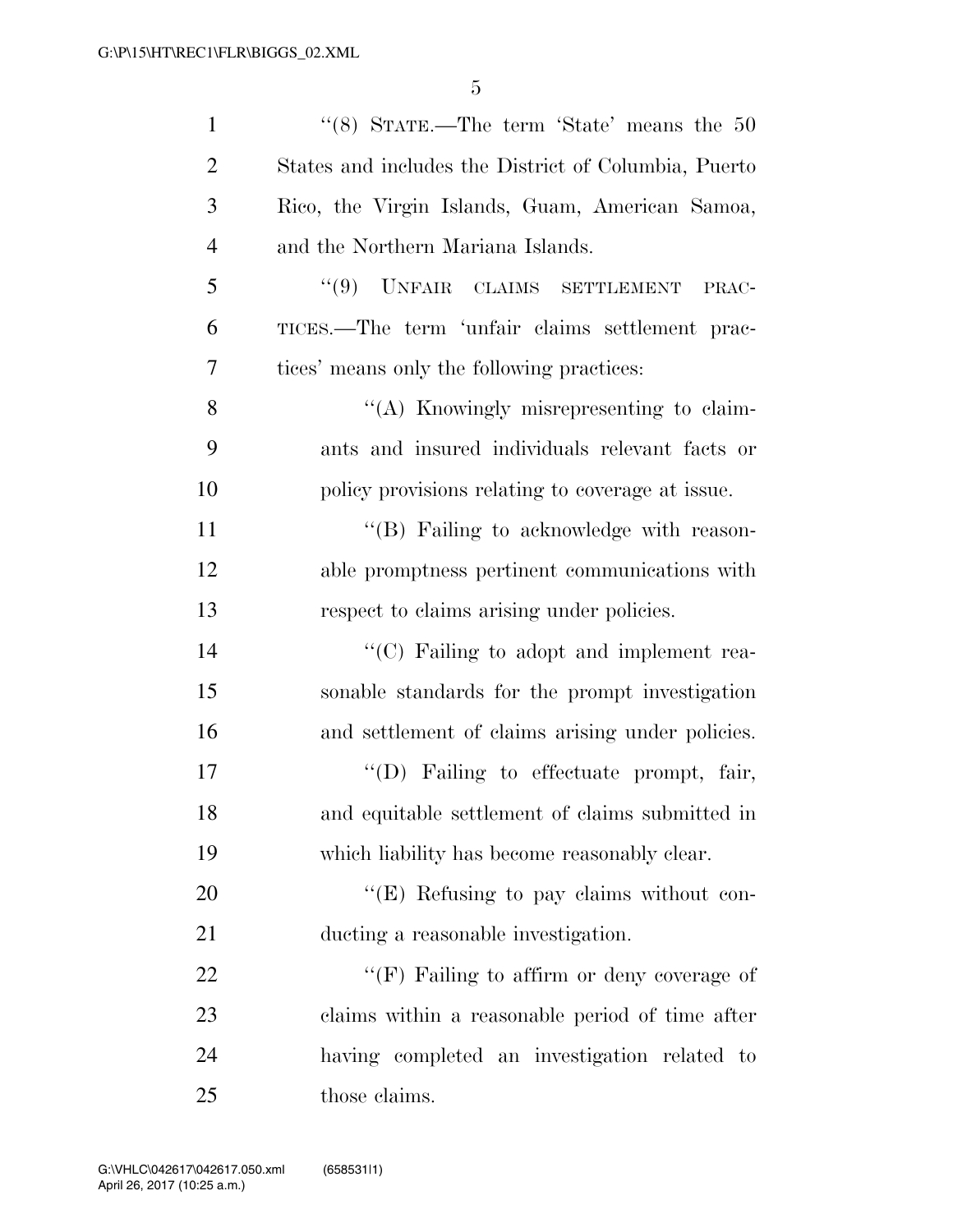''(G) A pattern or practice of compelling insured individuals or their beneficiaries to in- stitute suits to recover amounts due under its policies by offering substantially less than the amounts ultimately recovered in suits brought by them.

 ''(H) A pattern or practice of attempting to settle or settling claims for less than the amount that a reasonable person would believe the insured individual or his or her beneficiary was entitled by reference to written or printed advertising material accompanying or made part of an application.

 $\frac{1}{2}$  (I) Attempting to settle or settling claims on the basis of an application that was materi- ally altered without notice to, or knowledge or consent of, the insured.

18 "(J) Failing to provide forms necessary to present claims within 15 calendar days of a re- quest with reasonable explanations regarding 21 their use.

22  $\langle K \rangle$  Attempting to cancel a policy in less time than that prescribed in the policy or by the law of the primary State.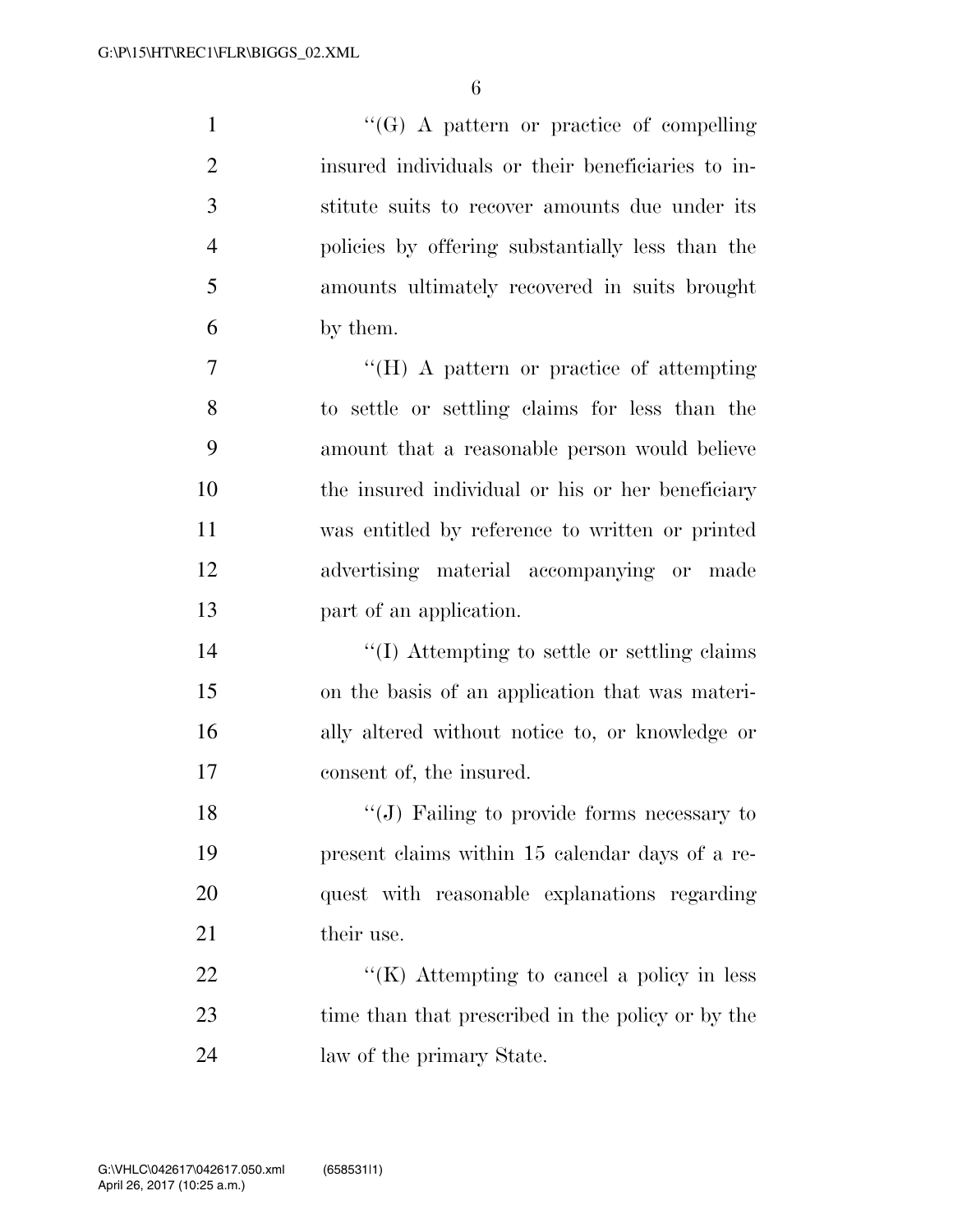| $\mathbf{1}$   | "(10) FRAUD AND ABUSE.—The term 'fraud              |
|----------------|-----------------------------------------------------|
| $\overline{2}$ | and abuse' means an act or omission committed by    |
| 3              | a person who, knowingly and with intent to defraud, |
| $\overline{4}$ | commits, or conceals any material information con-  |
| 5              | cerning, one or more of the following:              |
| 6              | "(A) Presenting, causing to be presented            |
| 7              | or preparing with knowledge or belief that it       |
| 8              | will be presented to or by an insurer, a rein-      |
| 9              | surer, broker or its agent, false information as    |
| 10             | part of, in support of or concerning a fact ma-     |
| 11             | terial to one or more of the following:             |
| 12             | "(i) An application for the issuance or             |
| 13             | renewal of an insurance policy or reinsur-          |
| 14             | ance contract.                                      |
| 15             | "(ii) The rating of an insurance policy             |
| 16             | or reinsurance contract.                            |
| 17             | "(iii) A claim for payment or benefit               |
| 18             | pursuant to an insurance policy or reinsur-         |
| 19             | ance contract.                                      |
| 20             | "(iv) Premiums paid on an insurance                 |
| 21             | policy or reinsurance contract.                     |
| 22             | "(v) Payments made in accordance                    |
| 23             | with the terms of an insurance policy or            |
| 24             | reinsurance contract.                               |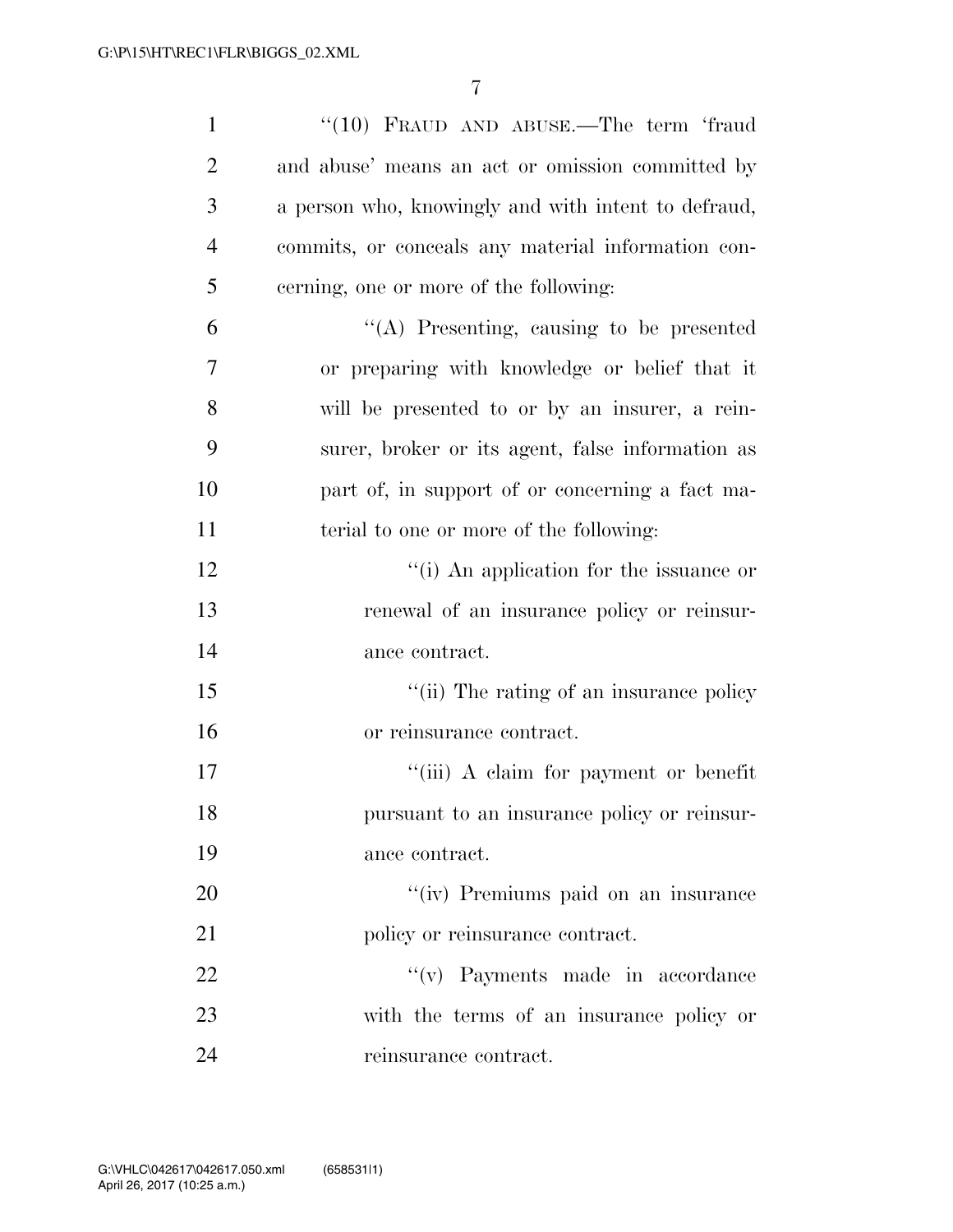| $\mathbf{1}$   | $\lq\lq$ (vi) A document filed with the com-                    |
|----------------|-----------------------------------------------------------------|
| $\overline{2}$ | missioner or the chief insurance regulatory                     |
| 3              | official of another jurisdiction.                               |
| $\overline{4}$ | "(vii) The financial condition of an in-                        |
| 5              | surer or reinsurer.                                             |
| 6              | "(viii) The formation, acquisition,                             |
| 7              | merger, reconsolidation, dissolution<br>or                      |
| 8              | withdrawal from one or more lines of in-                        |
| 9              | surance or reinsurance in all or part of a                      |
| 10             | State by an insurer or reinsurer.                               |
| 11             | "(ix) The issuance of written evidence                          |
| 12             | of insurance.                                                   |
| 13             | $f(x)$ The reinstatement of an insur-                           |
| 14             | ance policy.                                                    |
| 15             | "(B) Solicitation or acceptance of new or                       |
| 16             | renewal insurance risks on behalf of an insurer,                |
| 17             | reinsurer, or other person engaged in the busi-                 |
| 18             | ness of insurance by a person who knows or                      |
| 19             | should know that the insurer or other person                    |
| 20             | responsible for the risk is insolvent at the time               |
| 21             | of the transaction.                                             |
| 22             | $\lq\lq$ <sup>"</sup> (C) Transaction of the business of insur- |
| 23             | ance in violation of laws requiring a license, cer-             |
| 24             | tificate of authority or other legal authority for              |
| 25             | the transaction of the business of insurance.                   |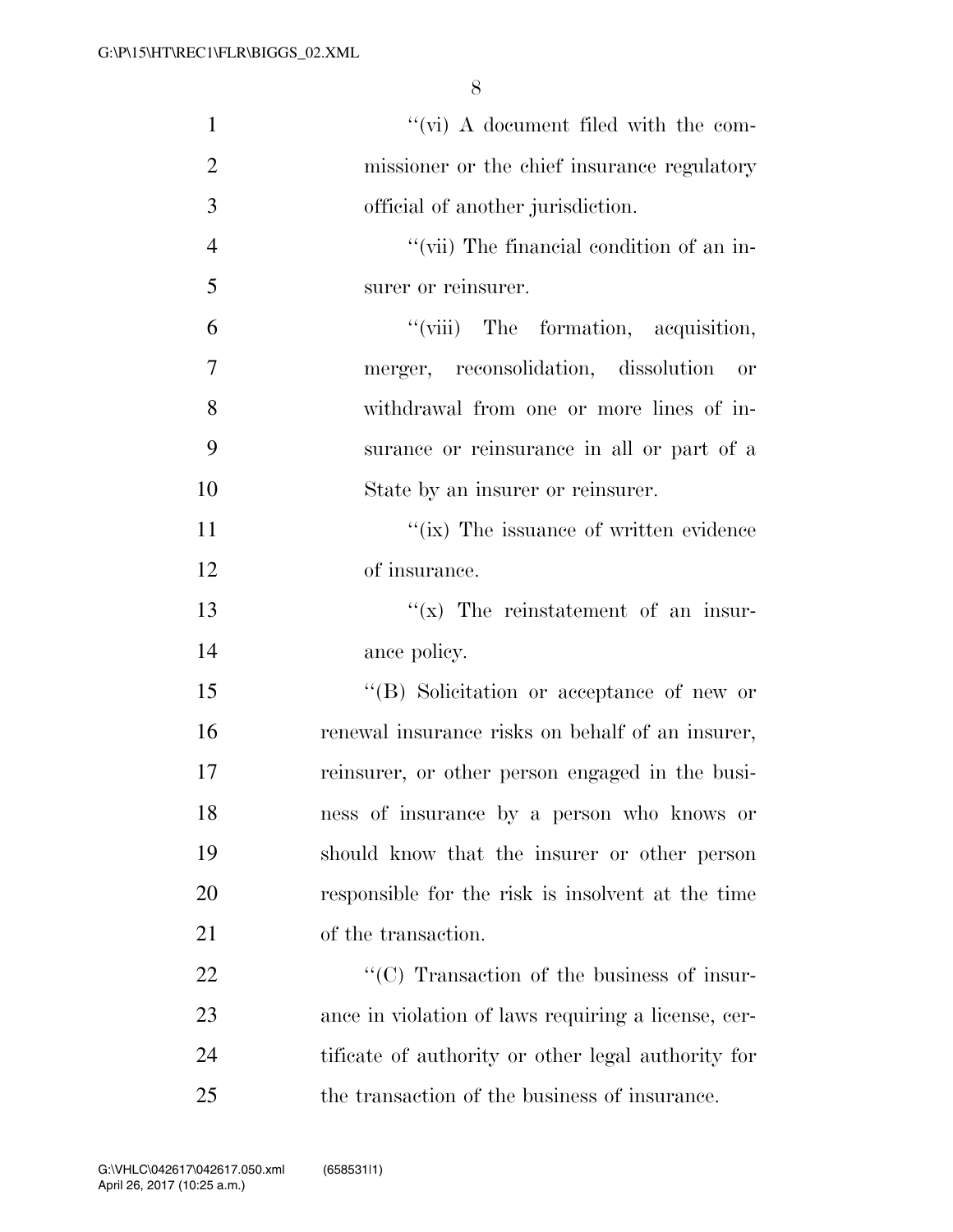1  $\text{``(D)}$  Attempt to commit, aiding or abet-2 ting in the commission of, or conspiracy to com- mit the acts or omissions specified in this para-graph.

#### **''SEC. 2796. APPLICATION OF LAW.**

 ''(a) IN GENERAL.—The covered laws of the primary State shall apply to individual health insurance coverage offered by a health insurance issuer in the primary State and in any secondary State, but only if the coverage and issuer comply with the conditions of this section with re-spect to the offering of coverage in any secondary State.

12 "(b) EXEMPTIONS FROM COVERED LAWS IN A SEC- ONDARY STATE.—Except as provided in this section, a health insurance issuer with respect to its offer, sale, rat- ing (including medical underwriting), renewal, and issuance of individual health insurance coverage in any secondary State is exempt from any covered laws of the secondary State (and any rules, regulations, agreements, or orders sought or issued by such State under or related to such covered laws) to the extent that such laws would—

 $\frac{1}{2}$  (1) make unlawful, or regulate, directly or in- directly, the operation of the health insurance issuer operating in the secondary State, except that any secondary State may require such an issuer—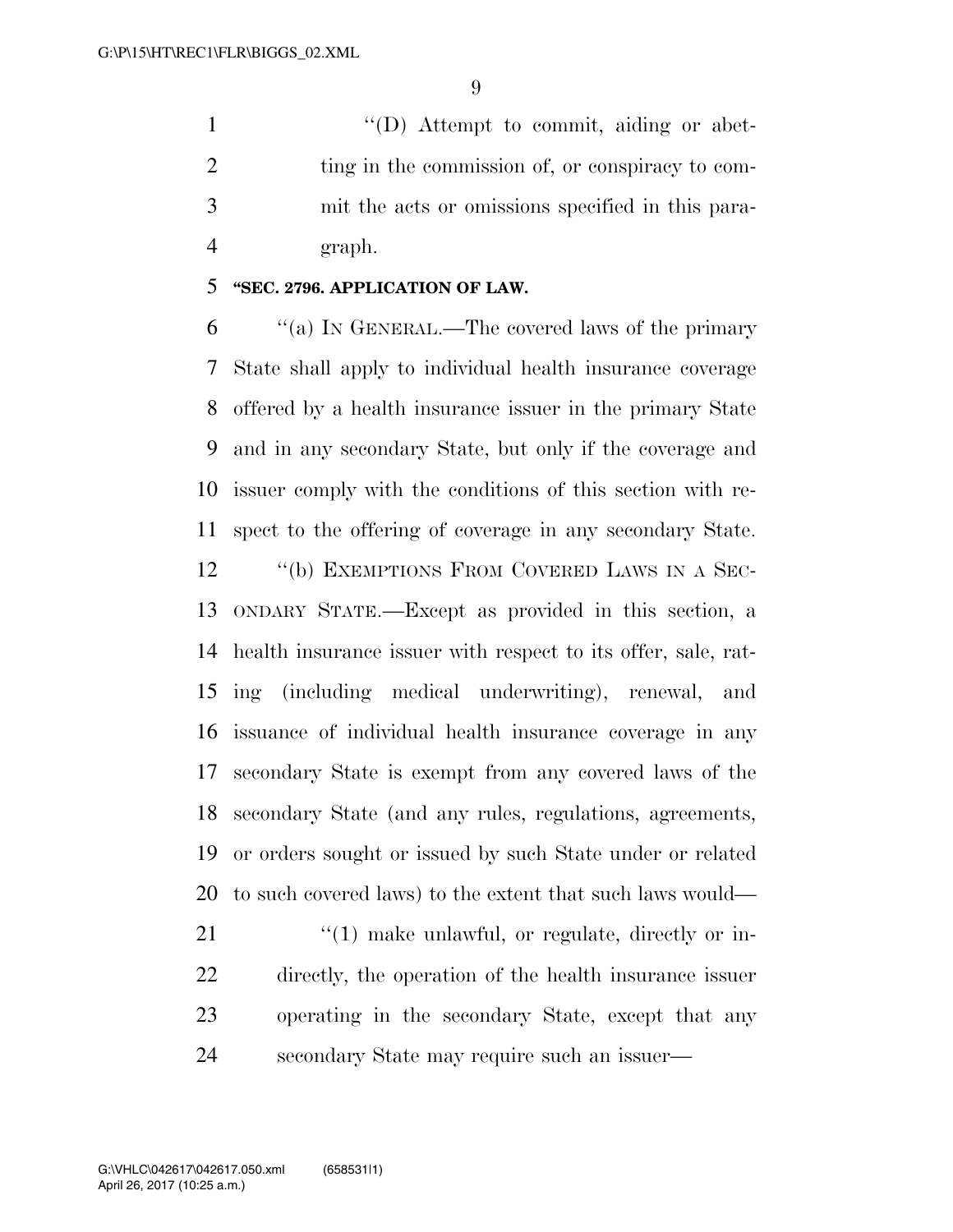| $\mathbf{1}$   | "(A) to pay, on a nondiscriminatory basis,          |
|----------------|-----------------------------------------------------|
| $\overline{2}$ | applicable premium and other taxes (including       |
| 3              | high risk pool assessments) which are levied on     |
| $\overline{4}$ | insurers and surplus lines insurers, brokers, or    |
| 5              | policyholders under the laws of the State;          |
| 6              | $\lq\lq(B)$ to register with and designate the      |
| $\overline{7}$ | State insurance commissioner as its agent solely    |
| 8              | for the purpose of receiving service of legal doc-  |
| 9              | uments or process;                                  |
| 10             | $\lq\lq$ (C) to submit to an examination of its fi- |
| 11             | nancial condition by the State insurance com-       |
| 12             | missioner in any State in which the issuer is       |
| 13             | doing business to determine the issuer's finan-     |
| 14             | cial condition, if—                                 |
| 15             | "(i) the State insurance commissioner               |
| 16             | of the primary State has not done an ex-            |
| 17             | amination within the period recommended             |
| 18             | by the National Association of Insurance            |
| 19             | Commissioners; and                                  |
| 20             | "(ii) any such examination is con-                  |
| 21             | ducted in accordance with the examiners'            |
| 22             | handbook of the National Association of             |
| 23             | Insurance Commissioners and is coordi-              |
| 24             | nated to avoid unjustified duplication and          |
| 25             | unjustified repetition;                             |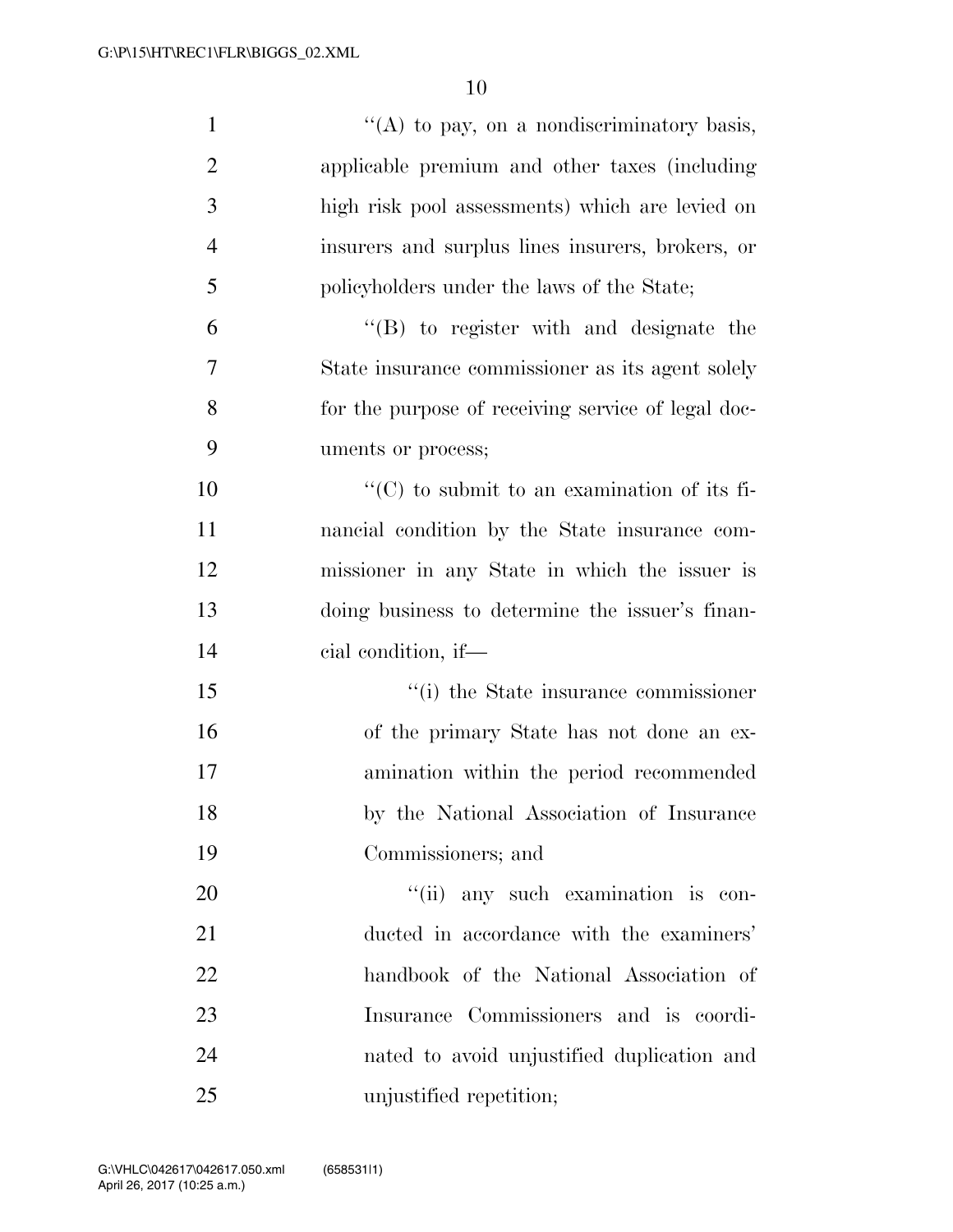| $\mathbf{1}$   | $\lq\lq$ to comply with a lawful order             |
|----------------|----------------------------------------------------|
| $\overline{2}$ | issued-                                            |
| 3              | "(i) in a delinquency proceeding com-              |
| $\overline{4}$ | menced by the State insurance commis-              |
| 5              | sioner if there has been a finding of finan-       |
| 6              | cial impairment under subparagraph $(C)$ ;         |
| $\tau$         | <b>or</b>                                          |
| 8              | "(ii) in a voluntary dissolution pro-              |
| 9              | ceeding;                                           |
| 10             | $\lq\lq(E)$ to comply with an injunction issued    |
| 11             | by a court of competent jurisdiction, upon a pe-   |
| 12             | tition by the State insurance commissioner al-     |
| 13             | leging that the issuer is in hazardous financial   |
| 14             | condition;                                         |
| 15             | $``(F)$ to participate, on a nondiscriminatory     |
| 16             | basis, in any insurance insolvency guaranty as-    |
| 17             | sociation or similar association to which a        |
| 18             | health insurance issuer in the State is required   |
| 19             | to belong;                                         |
| 20             | $\lq\lq(G)$ to comply with any State law regard-   |
| 21             | ing fraud and abuse (as defined in section         |
| 22             | $2795(10)$ , except that if the State seeks an in- |
| 23             | junction regarding the conduct described in this   |
| 24             | subparagraph, such injunction must be obtained     |
| 25             | from a court of competent jurisdiction;            |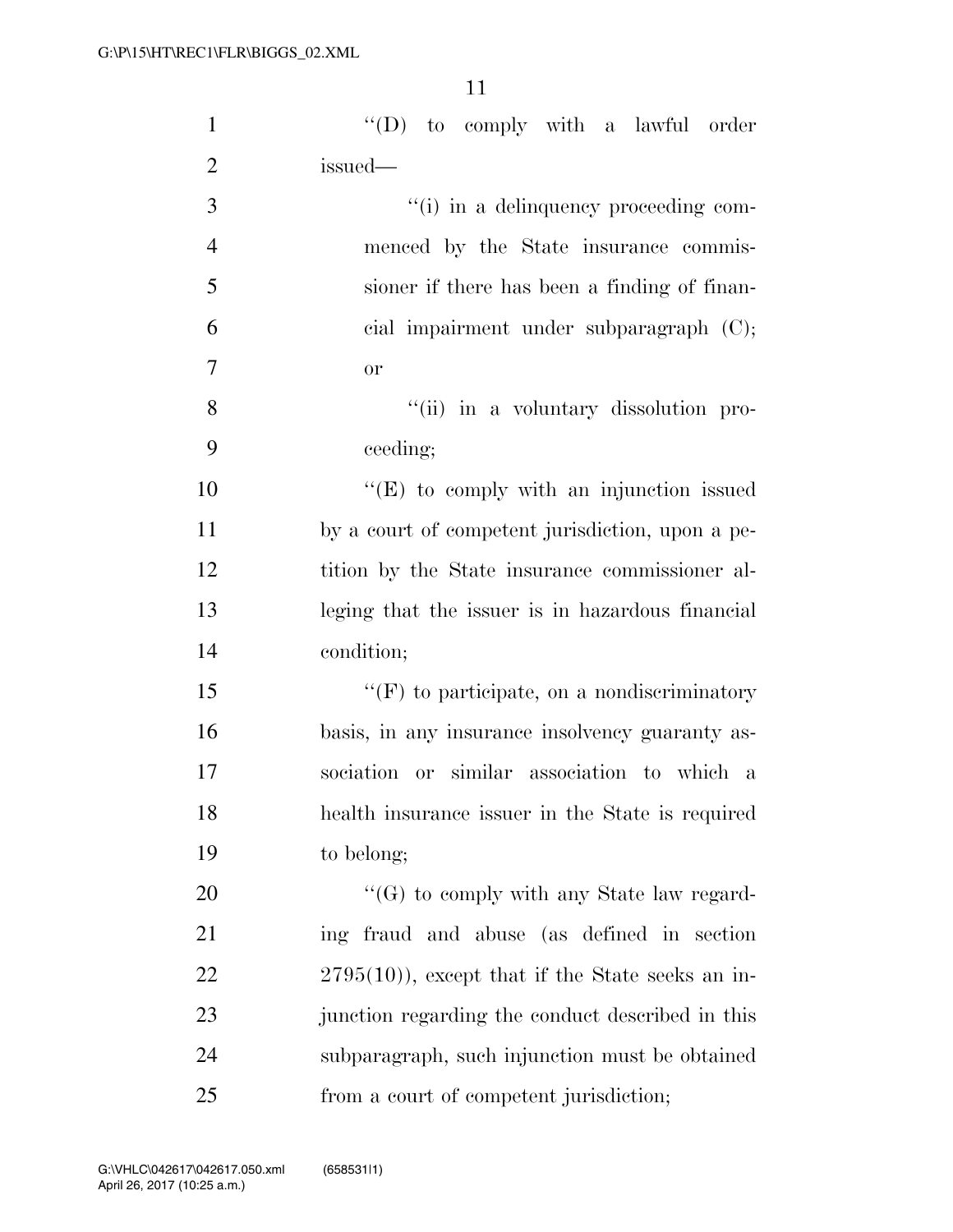''(H) to comply with any State law regard-2 ing unfair claims settlement practices (as de- $3 \qquad \text{fined in section } 2795(9)$ ; or 4  $\langle (I) \rangle$  to comply with the applicable require-ments for independent review under section

2798 with respect to coverage offered in the

State;

8 "(2) require any individual health insurance coverage issued by the issuer to be countersigned by an insurance agent or broker residing in that Sec-ondary State; or

 ''(3) otherwise discriminate against the issuer issuing insurance in both the primary State and in any secondary State.

 ''(c) CLEAR AND CONSPICUOUS DISCLOSURE.—A health insurance issuer shall provide the following notice, in 12-point bold type, in any insurance coverage offered in a secondary State under this part by such a health in- surance issuer and at renewal of the policy, with the 5 blank spaces therein being appropriately filled with the name of the health insurance issuer, the name of primary State, the name of the secondary State, the name of the secondary State, and the name of the secondary State, re-spectively, for the coverage concerned: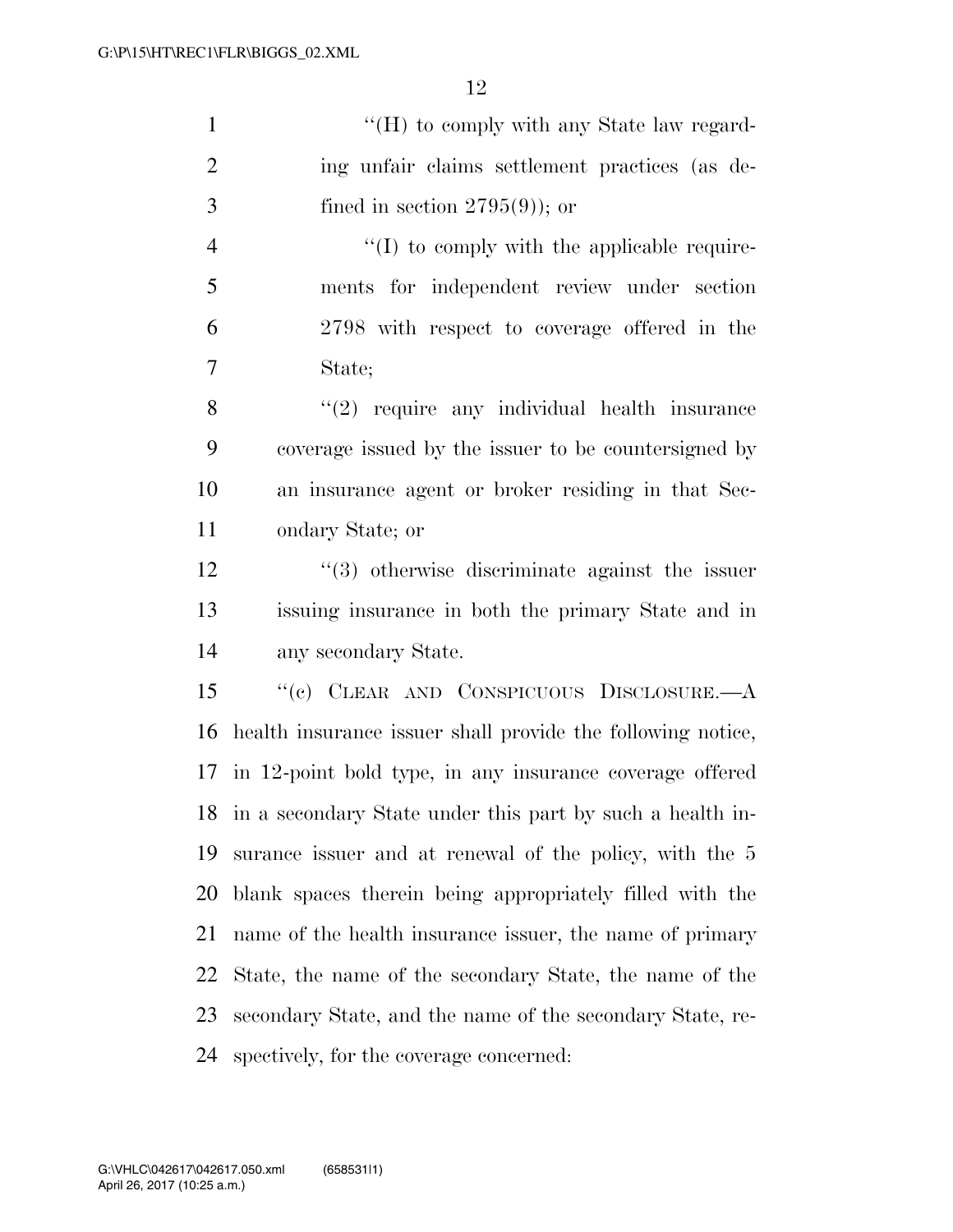#### 1 '' 'NOTICE

2 ""This policy is issued by \_\_\_\_\_\_\_\_\_\_ and is gov- erned by the laws and regulations of the State of 4 all the laws of that State as determined by that State's Department of Insurance. This policy may be less expensive than others because it is not subject to all of the insurance laws and regulations of the 8 State of , including coverage of some services or benefits mandated by the law of the State of **and Additionally**, this policy is not subject to all of the consumer protection laws or restrictions on rate 12 changes of the State of leads . As with all insurance products, before purchasing this policy, you should care- fully review the policy and determine what health care services the policy covers and what benefits it provides, including any exclusions, limitations, or conditions for such services or benefits.'.

18 "(d) PROHIBITION ON CERTAIN RECLASSIFICATIONS AND PREMIUM INCREASES.—

 "(1) In GENERAL.—For purposes of this sec- tion, a health insurance issuer that provides indi- vidual health insurance coverage to an individual under this part in a primary or secondary State may not upon renewal—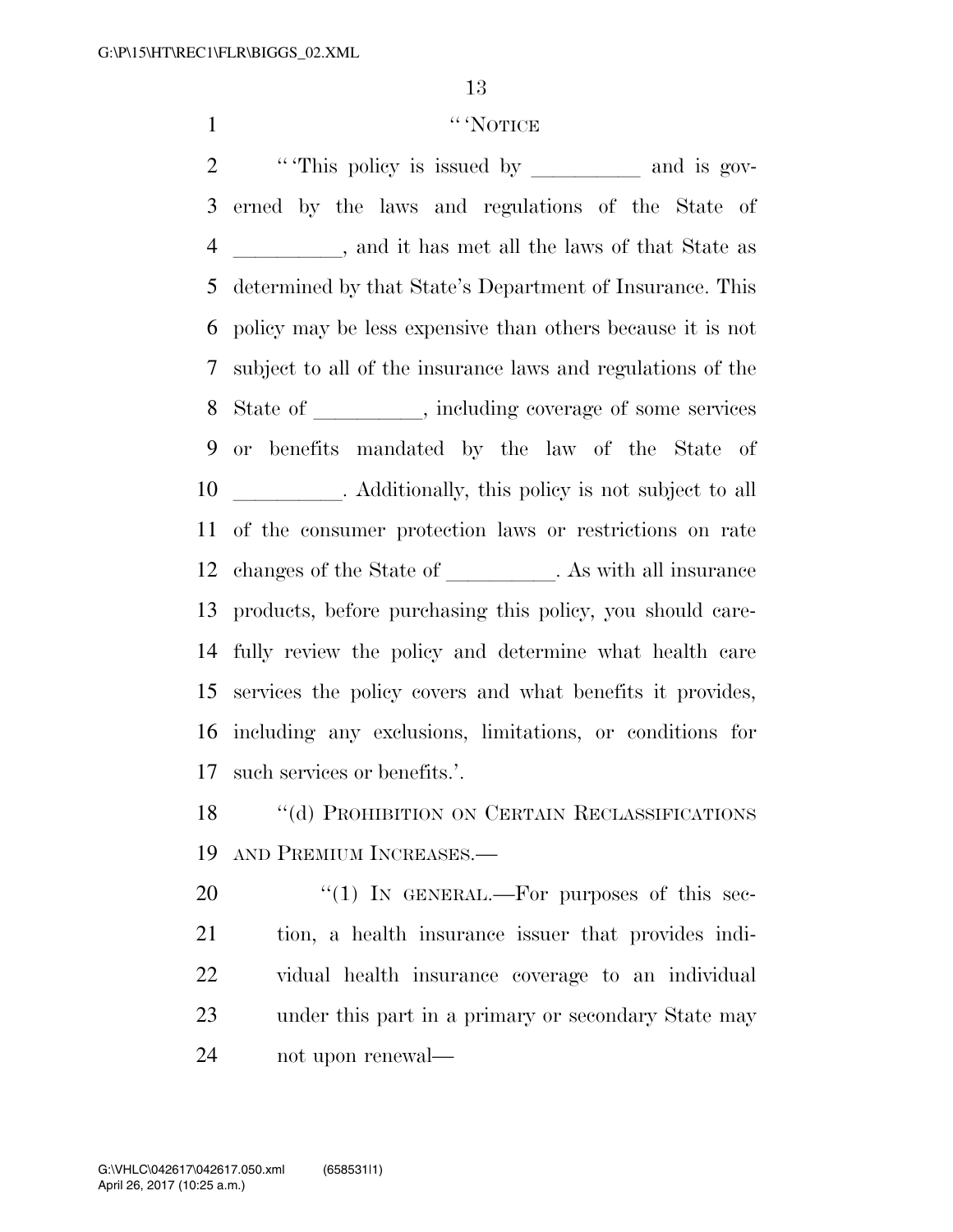| $\mathbf{1}$   | $\lq\lq$ move or reclassify the individual in-        |
|----------------|-------------------------------------------------------|
| $\overline{2}$ | sured under the health insurance coverage from        |
| 3              | the class such individual is in at the time of        |
| $\overline{4}$ | issue of the contract based on the health status-     |
| 5              | related factors of the individual; or                 |
| 6              | $\lq\lq$ increase the premiums assessed the           |
| 7              | individual for such coverage based on a health        |
| 8              | status-related factor or change of a health sta-      |
| 9              | tus-related factor or the past or prospective         |
| 10             | claim experience of the insured individual.           |
| 11             | "(2) CONSTRUCTION.—Nothing in paragraph               |
| 12             | (1) shall be construed to prohibit a health insurance |
|                |                                                       |
| 13             | issuer—                                               |
| 14             | "(A) from terminating or discontinuing                |
| 15             | coverage or a class of coverage in accordance         |
| 16             | with subsections (b) and (c) of section $2742$ ;      |
| 17             | "(B) from raising premium rates for all               |
| 18             | policy holders within a class based on claims ex-     |
| 19             | perience;                                             |
| 20             | "(C) from changing premiums or offering               |
| 21             | discounted premiums to individuals who engage         |
| 22             | in wellness activities at intervals prescribed by     |
| 23             | the issuer, if such premium changes or incen-         |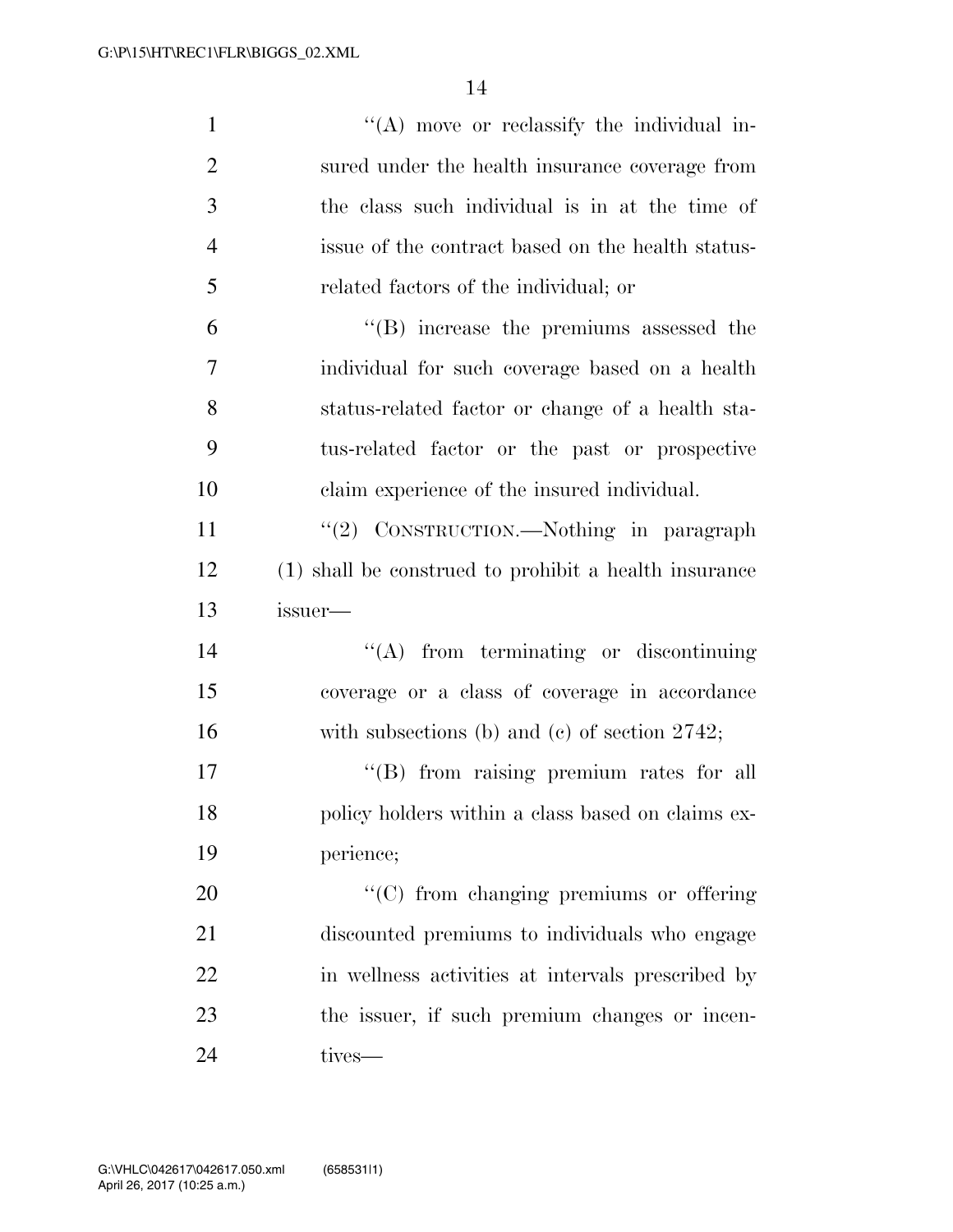| $\mathbf{1}$   | "(i) are disclosed to the consumer in                        |
|----------------|--------------------------------------------------------------|
| 2              | the insurance contract;                                      |
| 3              | "(ii) are based on specific wellness ac-                     |
| $\overline{4}$ | tivities that are not applicable to all indi-                |
| 5              | viduals; and                                                 |
| 6              | "(iii) are not obtainable by all individ-                    |
| 7              | uals to whom coverage is offered;                            |
| 8              | "(D) from reinstating lapsed coverage; or                    |
| 9              | $\lq\lq(E)$ from retroactively adjusting the rates           |
| 10             | charged an insured individual if the initial rates           |
| 11             | were set based on material misrepresentation by              |
| 12             | the individual at the time of issue.                         |
| 13             | PRIOR OFFERING OF POLICY IN PRIMARY<br>``(e)                 |
| 14             | STATE.—A health insurance issuer may not offer for sale      |
| 15             | individual health insurance coverage in a secondary State    |
| 16             | unless that coverage is currently offered for sale in the    |
| 17             | primary State.                                               |
| 18             | "(f) LICENSING OF AGENTS OR BROKERS FOR                      |
| 19             | HEALTH INSURANCE ISSUERS.—Any State may require              |
|                | 20 that a person acting, or offering to act, as an agent or  |
| 21             | broker for a health insurance issuer with respect to the     |
|                | 22 offering of individual health insurance coverage obtain a |
| 23             | license from that State, with commissions or other com-      |
|                | 24 pensation subject to the provisions of the laws of that   |
| 25             | State, except that a State may not impose any qualifica-     |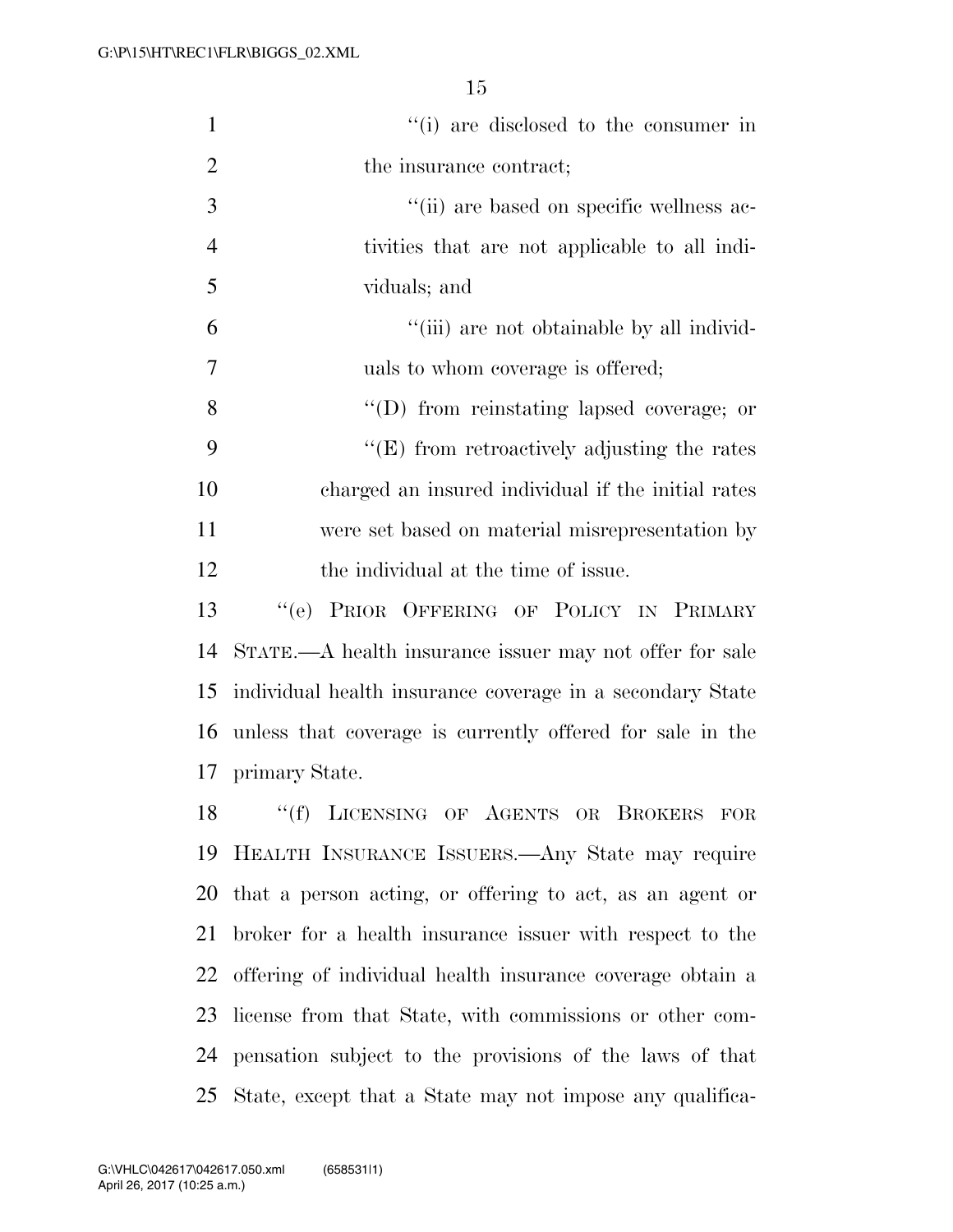tion or requirement which discriminates against a non-resident agent or broker.

 ''(g) DOCUMENTS FOR SUBMISSION TO STATE IN- SURANCE COMMISSIONER.—Each health insurance issuer issuing individual health insurance coverage in both pri- mary and secondary States shall submit—  $\frac{1}{1}$  to the insurance commissioner of each

 State in which it intends to offer such coverage, be- fore it may offer individual health insurance cov-erage in such State—

 $\langle (A)$  a copy of the plan of operation or fea- sibility study or any similar statement of the policy being offered and its coverage (which shall include the name of its primary State and 15 its principal place of business);

16 "(B) written notice of any change in its designation of its primary State; and

18 ''(C) written notice from the issuer of the issuer's compliance with all the laws of the pri-mary State; and

 ''(2) to the insurance commissioner of each sec- ondary State in which it offers individual health in- surance coverage, a copy of the issuer's quarterly fi- nancial statement submitted to the primary State, which statement shall be certified by an independent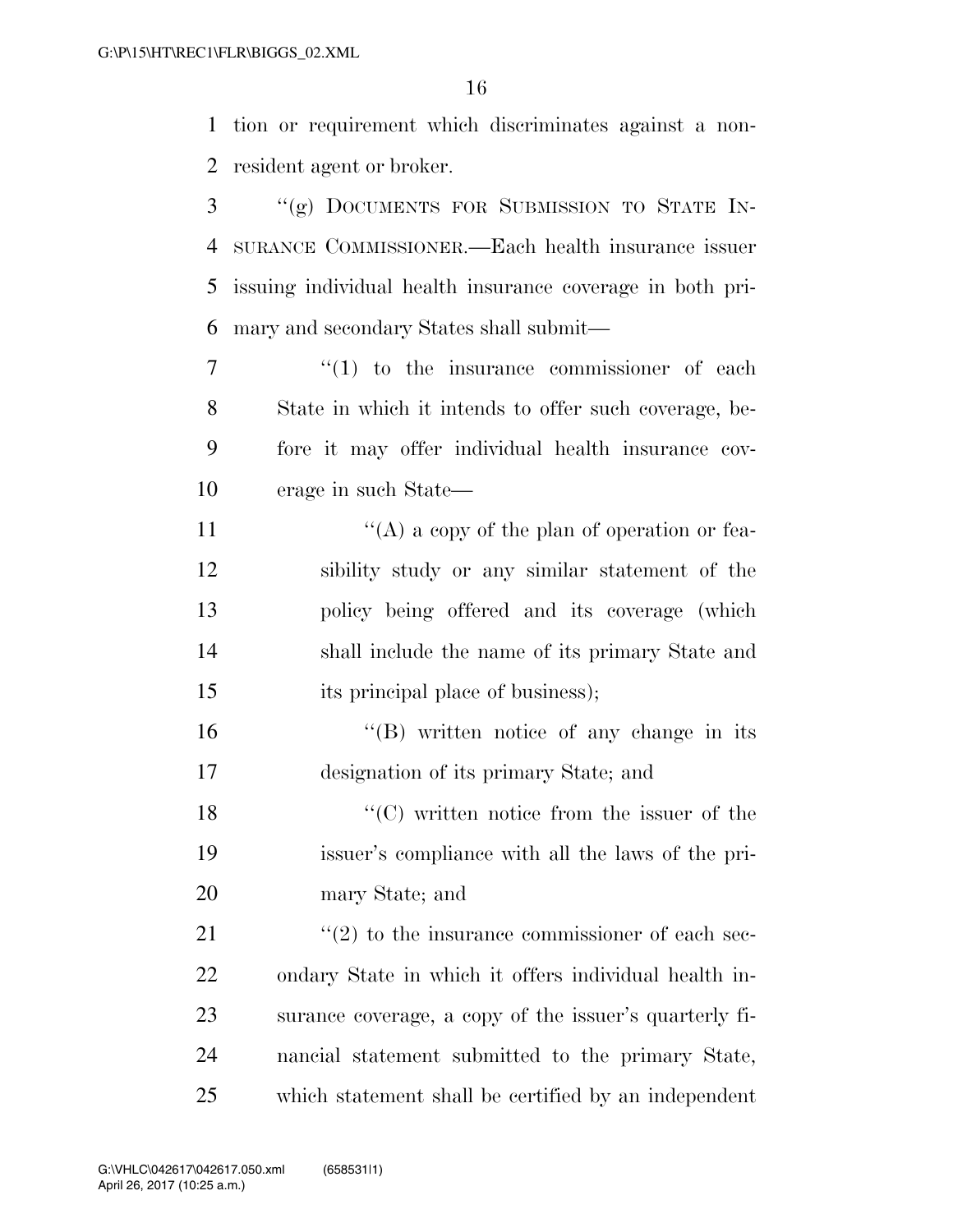| $\mathbf{1}$   | public accountant and contain a statement of opin-            |
|----------------|---------------------------------------------------------------|
| $\overline{2}$ | ion on loss and loss adjustment expense reserves              |
| 3              | made by—                                                      |
| $\overline{4}$ | $\lq\lq$ a member of the American Academy                     |
| 5              | of Actuaries; or                                              |
| 6              | $\lq\lq$ a qualified loss reserve specialist.                 |
| 7              | "(h) POWER OF COURTS TO ENJOIN CONDUCT.—                      |
| 8              | Nothing in this section shall be construed to affect the      |
| 9              | authority of any Federal or State court to enjoin—            |
| 10             | $"(1)$ the solicitation or sale of individual health          |
| 11             | insurance coverage by a health insurance issuer to            |
| 12             | any person or group who is not eligible for such in-          |
| 13             | surance; or                                                   |
| 14             | $\cdot\cdot(2)$ the solicitation or sale of individual health |
| 15             | insurance coverage that violates the requirements of          |
| 16             | the law of a secondary State which are described in           |
| 17             | subparagraphs (A) through<br>(H)<br>of section                |
| 18             | $2796(b)(1)$ .                                                |
| 19             | "(i) POWER OF SECONDARY STATES TO TAKE AD-                    |
| 20             | MINISTRATIVE ACTION.—Nothing in this section shall be         |
| 21             | construed to affect the authority of any State to enjoin      |
| 22             | conduct in violation of that State's laws described in sec-   |
| 23             | tion $2796(b)(1)$ .                                           |
| 24             | "(j) STATE POWERS TO ENFORCE STATE LAWS.—                     |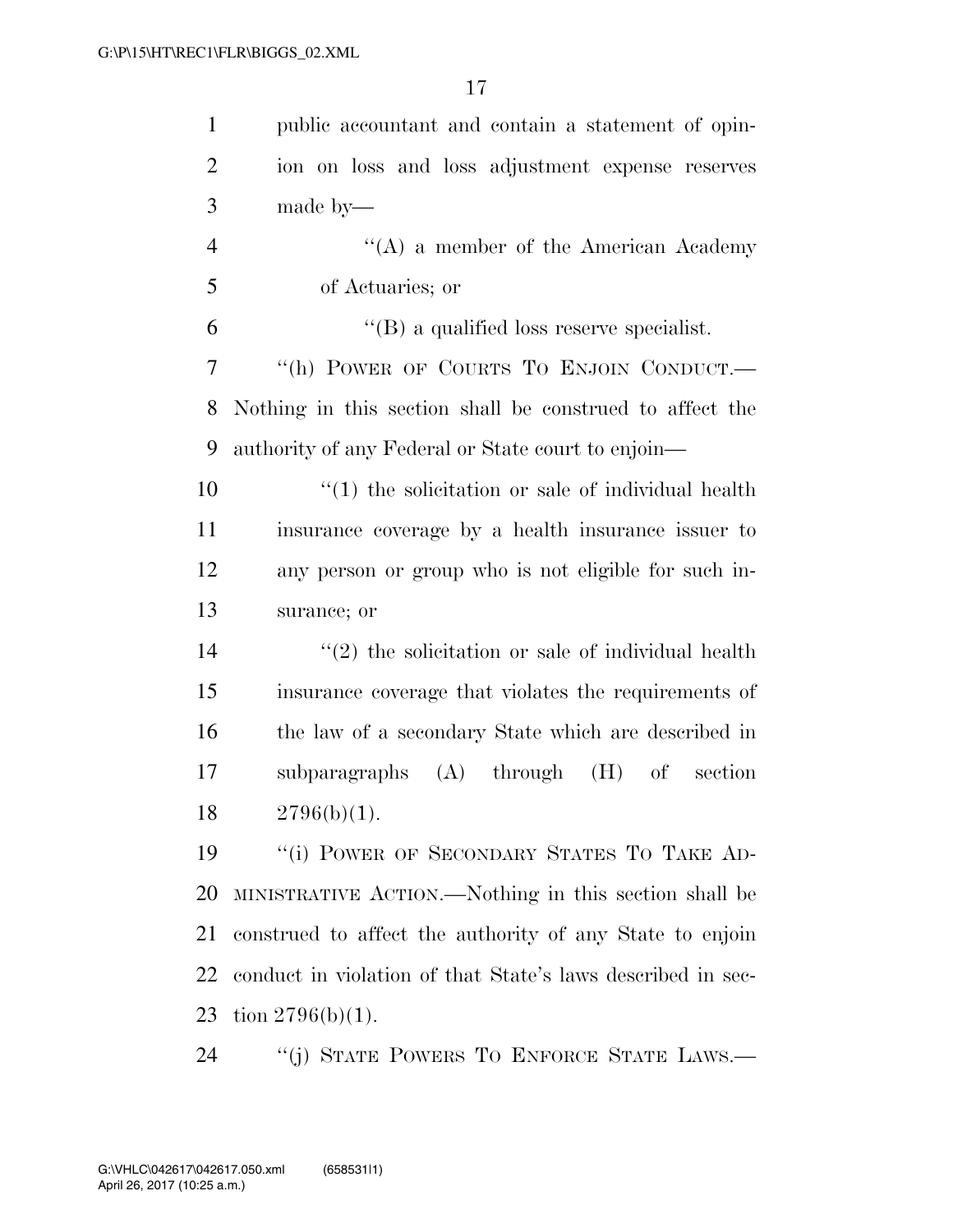| $\mathbf{1}$   | $\lq(1)$ In GENERAL.—Subject to the provisions of            |
|----------------|--------------------------------------------------------------|
| $\overline{2}$ | subsection $(b)(1)(G)$ (relating to injunctions) and         |
| 3              | paragraph $(2)$ , nothing in this section shall be con-      |
| $\overline{4}$ | strued to affect the authority of any State to make          |
| 5              | use of any of its powers to enforce the laws of such         |
| 6              | State with respect to which a health insurance issuer        |
| 7              | is not exempt under subsection (b).                          |
| 8              | "(2) COURTS OF COMPETENT JURISDICTION.—                      |
| 9              | If a State seeks an injunction regarding the conduct         |
| 10             | described in paragraphs $(1)$ and $(2)$ of subsection        |
| 11             | (h), such injunction must be obtained from a Fed-            |
| 12             | eral or State court of competent jurisdiction.               |
| 13             | "(k) STATES' AUTHORITY TO SUE.—Nothing in this               |
| 14             | section shall affect the authority of any State to bring ac- |
| 15             | tion in any Federal or State court.                          |
| 16             | "(1) GENERALLY APPLICABLE LAWS.—Nothing in                   |
| 17             | this section shall be construed to affect the applicability  |
| 18             | of State laws generally applicable to persons or corpora-    |
| 19             | tions.                                                       |
| 20             | "(m) GUARANTEED AVAILABILITY OF COVERAGE TO                  |
| 21             | HIPAA ELIGIBLE INDIVIDUALS.—To the extent that a             |
| 22             | health insurance issuer is offering coverage in a primary    |
| 23             | State that does not accommodate residents of secondary       |
| 24             | States or does not provide a working mechanism for resi-     |
| 25             | dents of a secondary State, and the issuer is offering cov-  |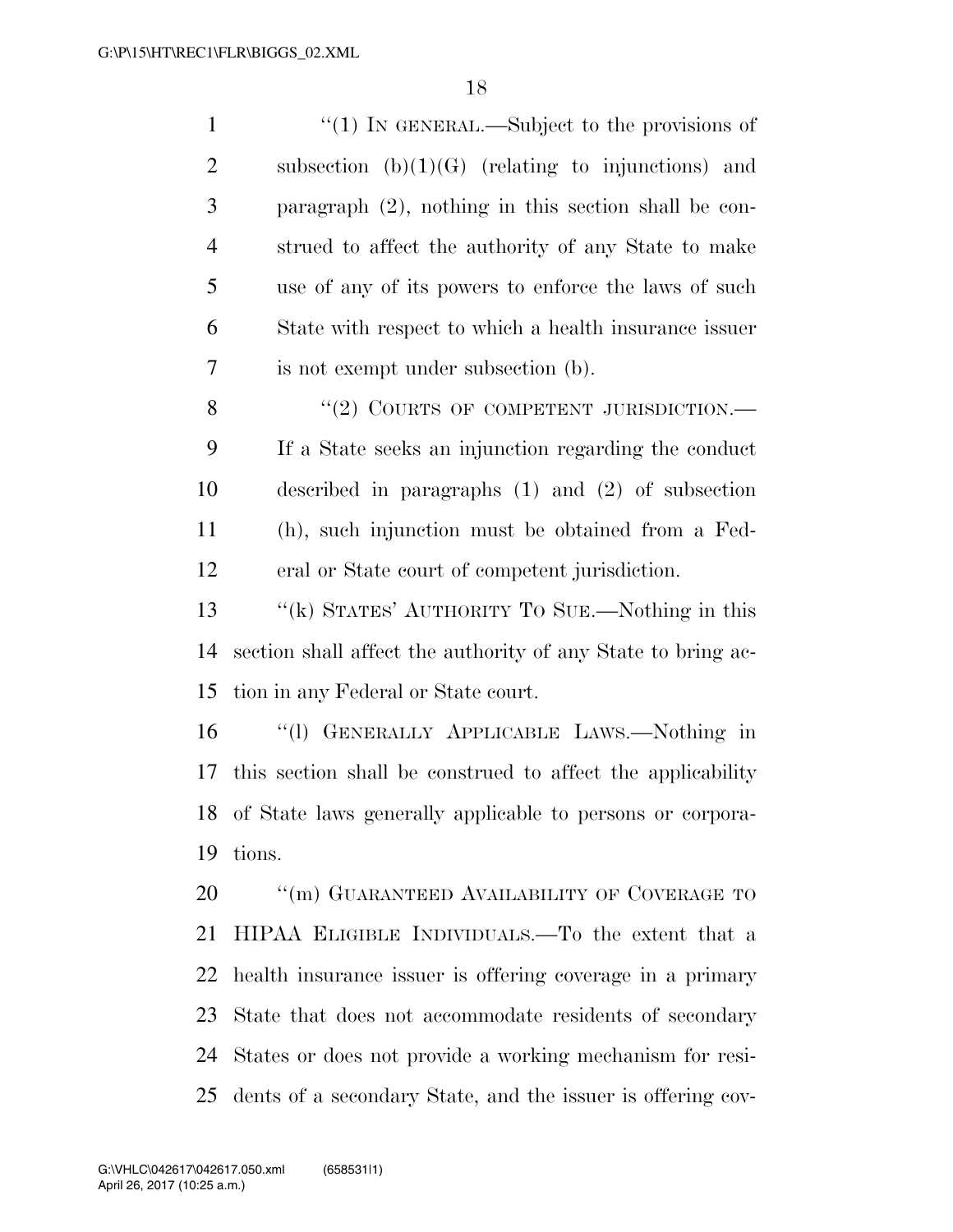erage under this part in such secondary State which has not adopted a qualified high risk pool as its acceptable 3 alternative mechanism (as defined in section  $2744(c)(2)$ ), the issuer shall, with respect to any individual health in- surance coverage offered in a secondary State under this part, comply with the guaranteed availability requirements for eligible individuals in section 2741.

# **''SEC. 2797. PRIMARY STATE MUST MEET FEDERAL FLOOR BEFORE ISSUER MAY SELL INTO SECONDARY STATES.**

 ''A health insurance issuer may not offer, sell, or issue individual health insurance coverage in a secondary State if the State insurance commissioner does not use a risk-based capital formula for the determination of cap- ital and surplus requirements for all health insurance issuers.

### **''SEC. 2798. INDEPENDENT EXTERNAL APPEALS PROCE-DURES.**

 ''(a) RIGHT TO EXTERNAL APPEAL.—A health insur- ance issuer may not offer, sell, or issue individual health insurance coverage in a secondary State under the provi-sions of this title unless—

23 ''(1) both the secondary State and the primary State have legislation or regulations in place estab-lishing an independent review process for individuals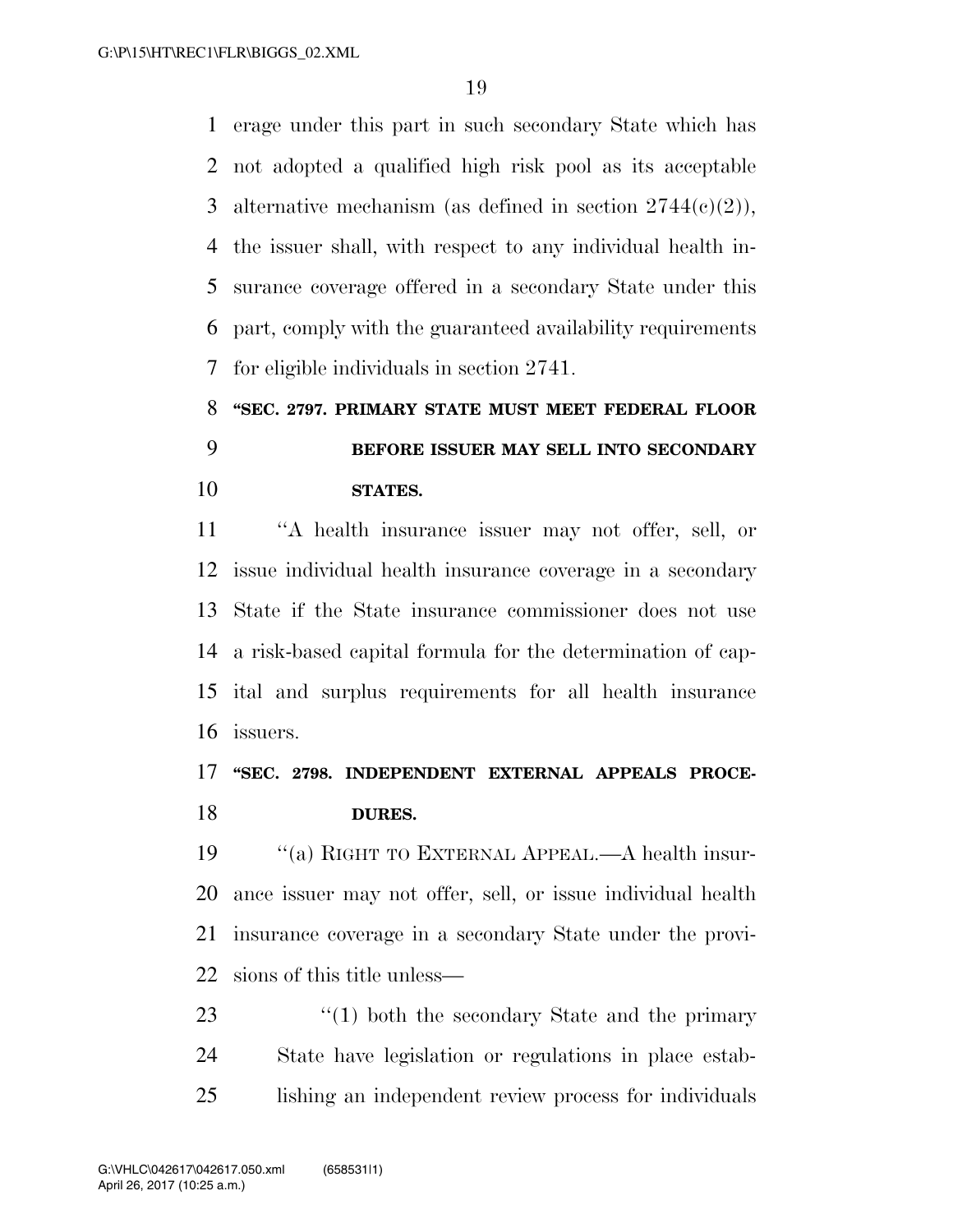who are covered by individual health insurance cov-erage, or

 ''(2) in any case in which the requirements of subparagraph (A) are not met with respect to the ei- ther of such States, the issuer provides an inde- pendent review mechanism substantially identical (as determined by the applicable State authority of such State) to that prescribed in the 'Health Carrier Ex- ternal Review Model Act' of the National Association of Insurance Commissioners for all individuals who purchase insurance coverage under the terms of this part, except that, under such mechanism, the review is conducted by an independent medical reviewer, or a panel of such reviewers, with respect to whom the requirements of subsection (b) are met.

 ''(b) QUALIFICATIONS OF INDEPENDENT MEDICAL REVIEWERS.—In the case of any independent review 18 mechanism referred to in subsection  $(a)(2)$ —

 $\frac{1}{2}$  (1) In GENERAL.—In referring a denial of a claim to an independent medical reviewer, or to any panel of such reviewers, to conduct independent medical review, the issuer shall ensure that—

23 ''(A) each independent medical reviewer meets the qualifications described in paragraphs (2) and (3);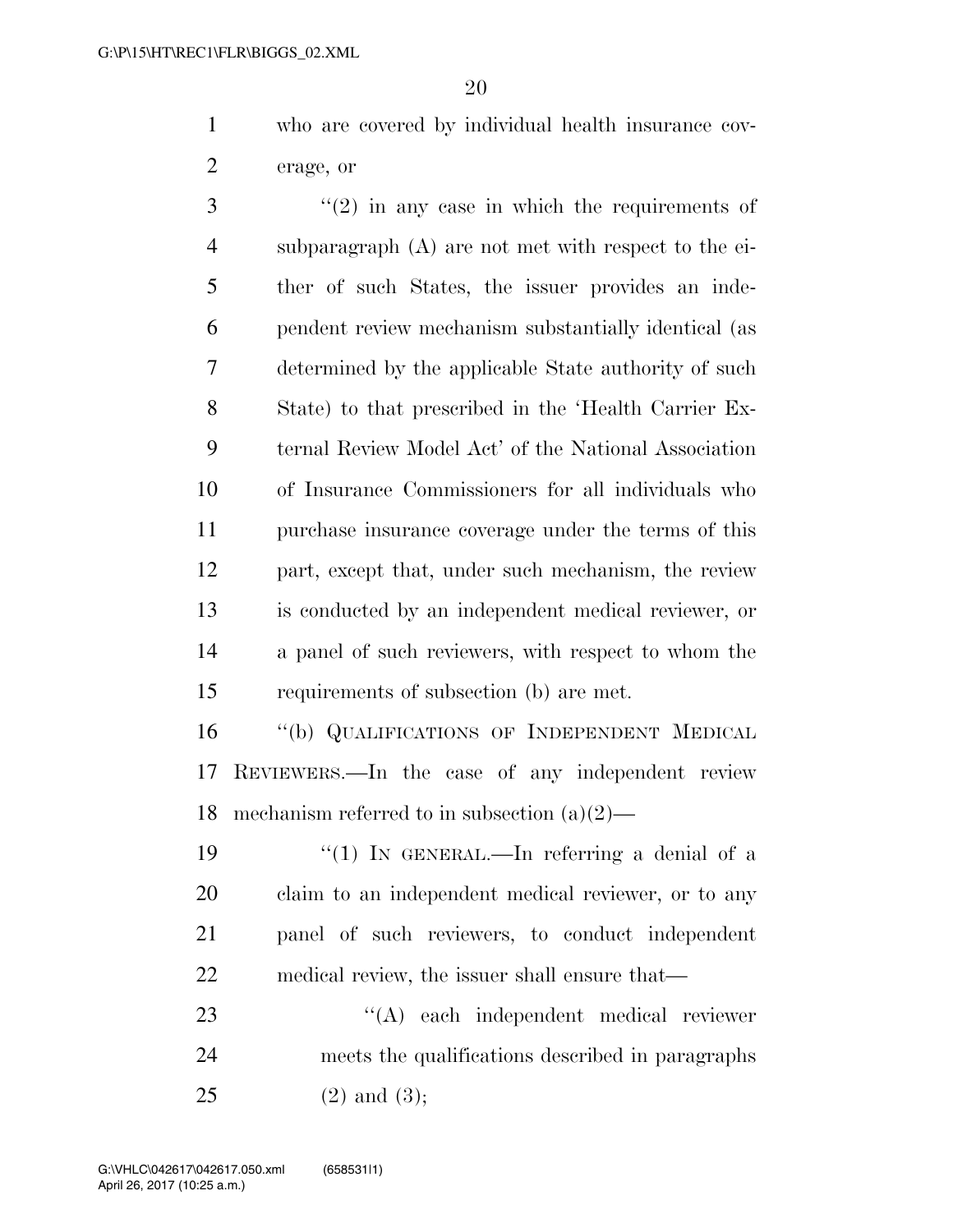| $\mathbf{1}$   | $\lq\lq (B)$ with respect to each review, each re- |
|----------------|----------------------------------------------------|
| $\overline{2}$ | viewer meets the requirements of paragraph (4)     |
| 3              | and the reviewer, or at least 1 reviewer on the    |
| $\overline{4}$ | panel, meets the requirements described in         |
| 5              | paragraph $(5)$ ; and                              |
| 6              | "(C) compensation provided by the issuer           |
| 7              | to each reviewer is consistent with paragraph      |
| 8              | (6).                                               |
| 9              | "(2) LICENSURE AND EXPERTISE.—Each inde-           |
| 10             | pendent medical reviewer shall be a physician      |
| 11             | (allopathic or osteopathic) or health care profes- |
| 12             | sional who-                                        |
| 13             | $\lq\lq$ is appropriately credentialed or li-      |
| 14             | censed in one or more States to deliver health     |
| 15             | care services; and                                 |
| 16             | "(B) typically treats the condition, makes         |
| 17             | the diagnosis, or provides the type of treatment   |
| 18             | under review.                                      |
| 19             | $``(3)$ INDEPENDENCE.—                             |
| 20             | "(A) IN GENERAL.—Subject to subpara-               |
| 21             | graph (B), each independent medical reviewer       |
| 22             | in a case shall-                                   |
| 23             | "(i) not be a related party (as defined            |
| 24             | in paragraph $(7)$ );                              |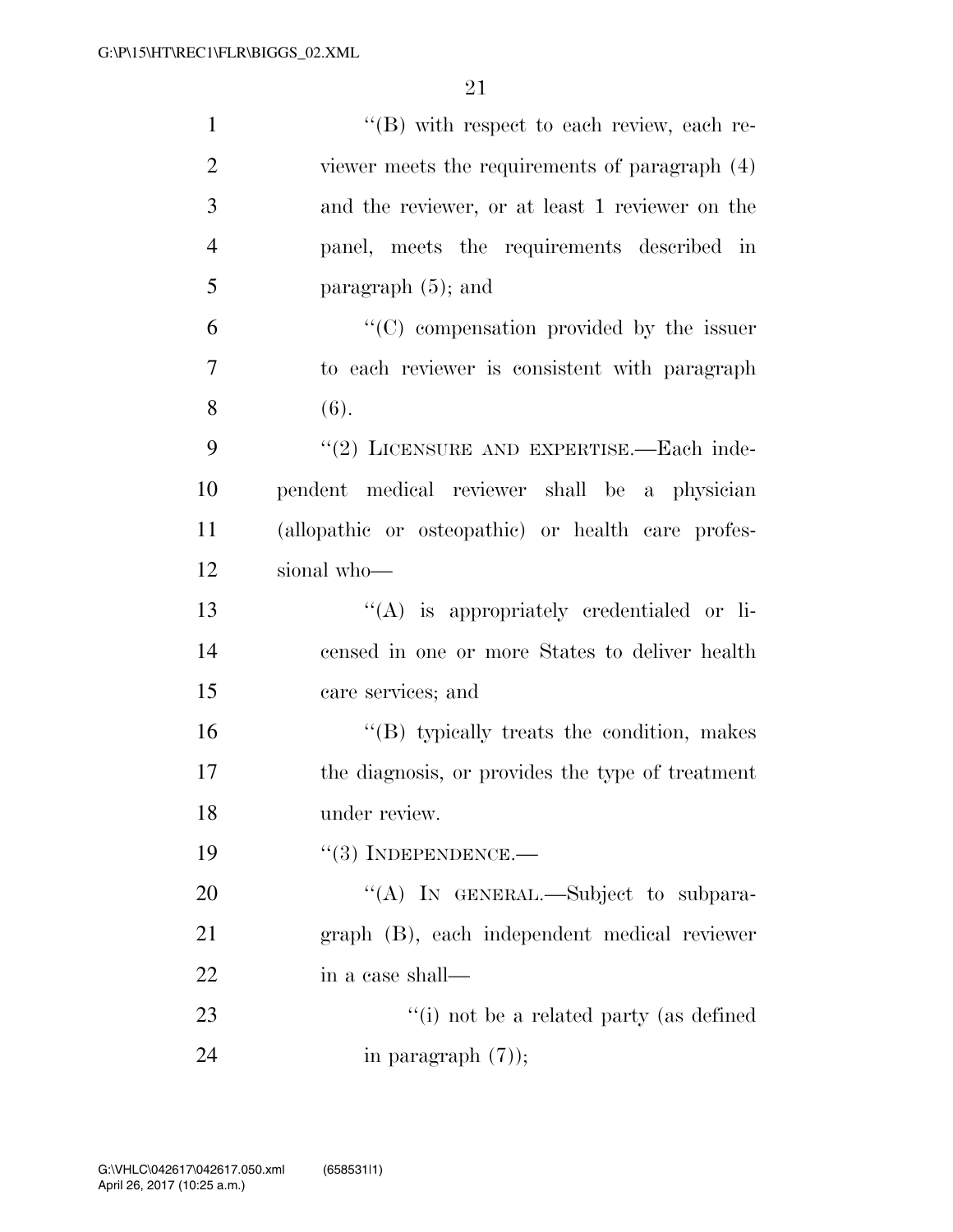| $\mathbf{1}$   | "(ii) not have a material familial, fi-    |
|----------------|--------------------------------------------|
| $\overline{2}$ | nancial, or professional relationship with |
| 3              | such a party; and                          |
| $\overline{4}$ | "(iii) not otherwise have a conflict of    |
| 5              | interest with such a party (as determined  |
| 6              | under regulations).                        |
| 7              | "(B) EXCEPTION.—Nothing in subpara-        |
| 8              | graph $(A)$ shall be construed to-         |
| 9              | "(i) prohibit an individual, solely on     |
| 10             | the basis of affiliation with the issuer,  |
| 11             | from serving as an independent medical re- |
| 12             | viewer if-                                 |
| 13             | $\lq (I)$ a non-affiliated individual is   |
| 14             | not reasonably available;                  |
| 15             | "(II) the affiliated individual is         |
| 16             | not involved in the provision of items     |
| 17             | or services in the case under review;      |
| 18             | "(III) the fact of such an affili-         |
| 19             | ation is disclosed to the issuer and the   |
| 20             | enrollee (or authorized representative)    |
| 21             | and neither party objects; and             |
| 22             | $\lq\lq$ (IV) the affiliated individual is |
| 23             | not an employee of the issuer and          |
| 24             | does not provide services exclusively or   |
| 25             | primarily to or on behalf of the issuer;   |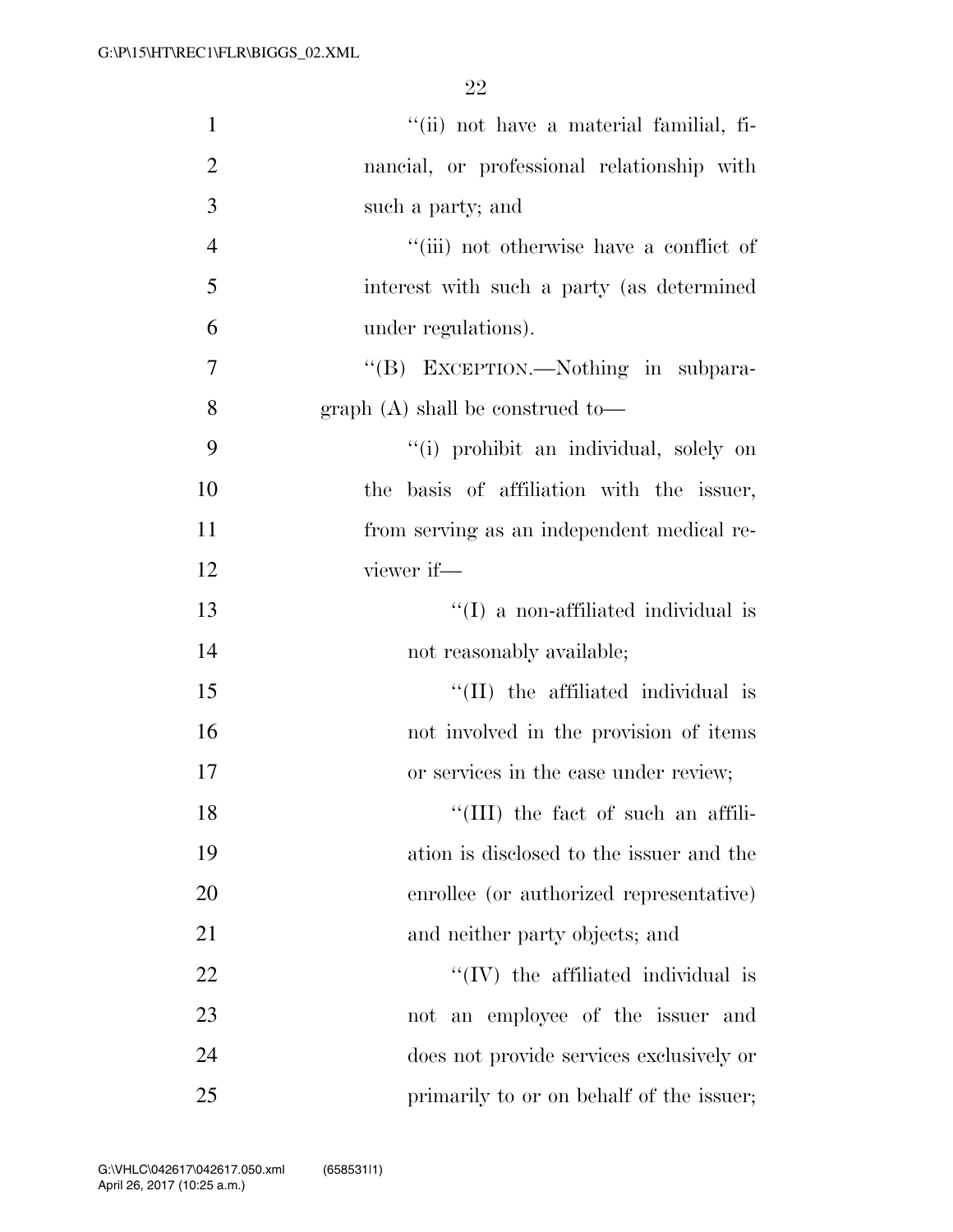| $\mathbf{1}$   | "(ii) prohibit an individual who has           |
|----------------|------------------------------------------------|
| $\overline{2}$ | staff privileges at the institution where the  |
| 3              | treatment involved takes place from serv-      |
| $\overline{4}$ | ing as an independent medical reviewer         |
| 5              | merely on the basis of such affiliation if     |
| 6              | the affiliation is disclosed to the issuer and |
| 7              | the enrollee (or authorized representative),   |
| 8              | and neither party objects; or                  |
| 9              | "(iii) prohibit receipt of compensation        |
| 10             | by an independent medical reviewer from        |
| 11             | an entity if the compensation is provided      |
| 12             | consistent with paragraph (6).                 |
| 13             | "(4) PRACTICING HEALTH CARE PROFESSIONAL       |
| 14             | IN SAME FIELD.-                                |
| 15             | "(A) IN GENERAL.—In a case involving           |
| 16             | treatment, or the provision of items or serv-  |
| 17             | ices—                                          |
| 18             | "(i) by a physician, a reviewer shall be       |
| 19             | a practicing physician (allopathic or osteo-   |
| 20             | pathic) of the same or similar specialty, as   |
| 21             | a physician who, acting within the appro-      |
| 22             | priate scope of practice within the State in   |
| 23             | which the service is provided or rendered,     |
| 24             | typically treats the condition, makes the      |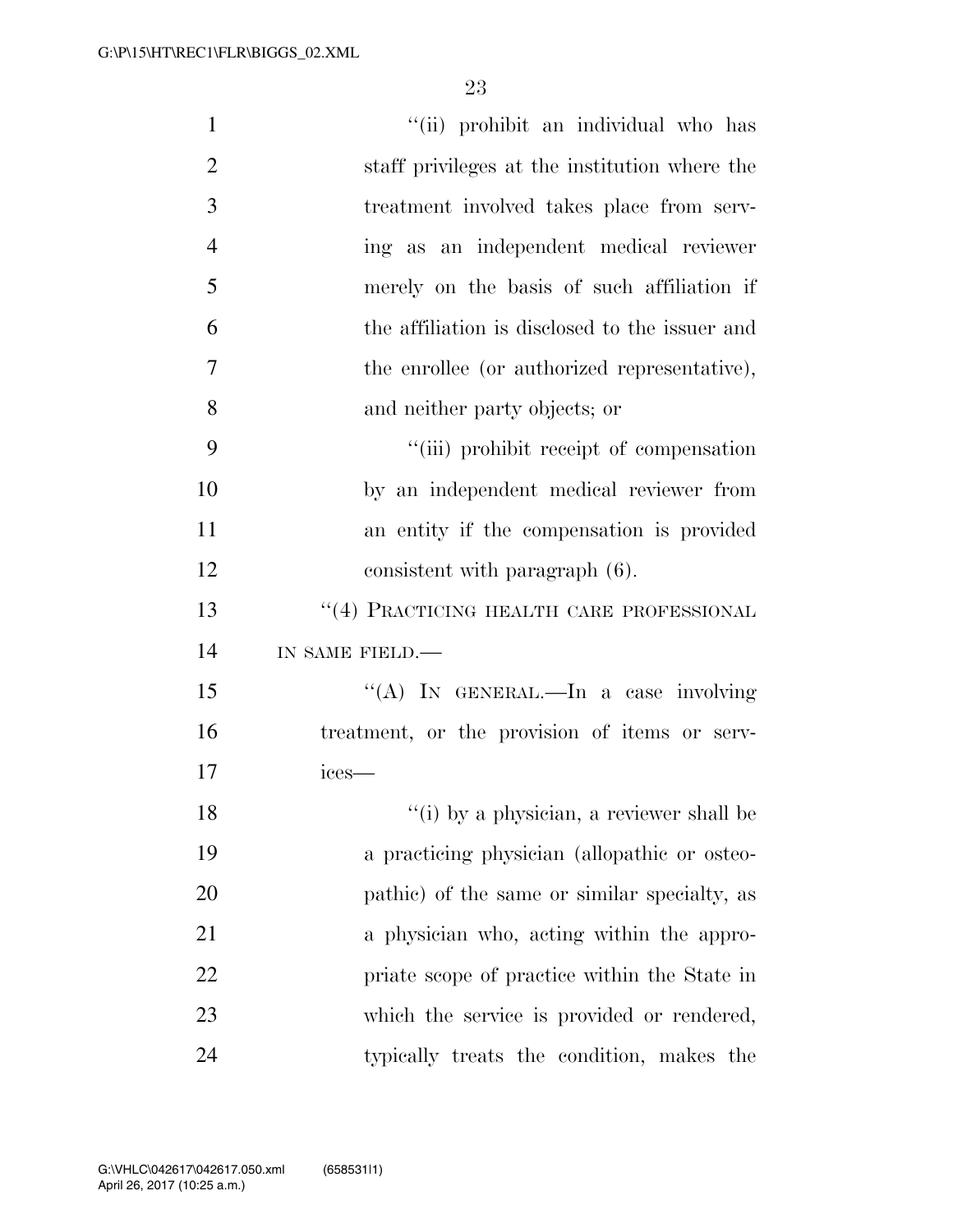diagnosis, or provides the type of treat-ment under review; or

3 ''(ii) by a non-physician health care professional, the reviewer, or at least 1 member of the review panel, shall be a practicing non-physician health care pro- fessional of the same or similar specialty as the non-physician health care profes- sional who, acting within the appropriate scope of practice within the State in which 11 the service is provided or rendered, typi- cally treats the condition, makes the diag- nosis, or provides the type of treatment under review.

15 "(B) PRACTICING DEFINED.—For pur- poses of this paragraph, the term 'practicing' means, with respect to an individual who is a physician or other health care professional, that the individual provides health care services to individual patients on average at least 2 days per week.

22  $(5)$  PEDIATRIC EXPERTISE.—In the case of an external review relating to a child, a reviewer shall have expertise under paragraph (2) in pediatrics.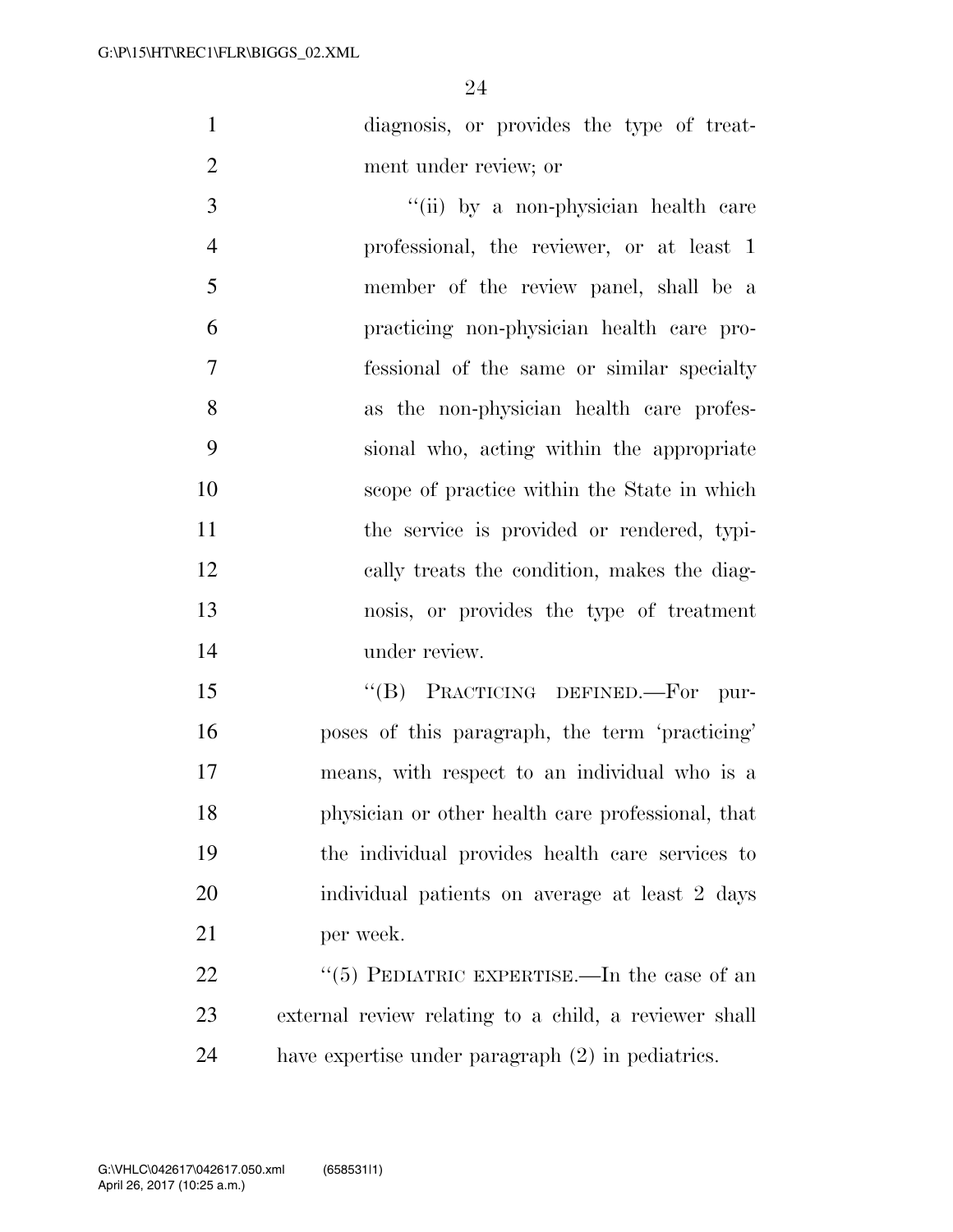| $\mathbf{1}$   | "(6) LIMITATIONS ON REVIEWER COMPENSA-                           |
|----------------|------------------------------------------------------------------|
| $\overline{2}$ | TION.—Compensation provided by the issuer to an                  |
| 3              | independent medical reviewer in connection with a                |
| $\overline{4}$ | review under this section shall—                                 |
| 5              | $\lq\lq$ not exceed a reasonable level; and                      |
| 6              | $\lq\lq (B)$ not be contingent on the decision ren-              |
| 7              | dered by the reviewer.                                           |
| 8              | "(7) RELATED PARTY DEFINED.—For purposes                         |
| 9              | of this section, the term 'related party' means, with            |
| 10             | respect to a denial of a claim under a coverage relat-           |
| 11             | ing to an enrollee, any of the following:                        |
| 12             | $\lq\lq$ . The issuer involved, or any fiduciary,                |
| 13             | officer, director, or employee of the issuer.                    |
| 14             | $\lq\lq$ (B) The enrollee (or authorized represent-              |
| 15             | ative).                                                          |
| 16             | $\lq\lq$ <sup>c</sup> (C) The health care professional that pro- |
| 17             | vides the items or services involved in the de-                  |
| 18             | nial.                                                            |
| 19             | "(D) The institution at which the items or                       |
| 20             | services (or treatment) involved in the denial                   |
| 21             | are provided.                                                    |
| 22             | " $(E)$ The manufacturer of any drug or                          |
| 23             | other item that is included in the items or serv-                |
| 24             | ices involved in the denial.                                     |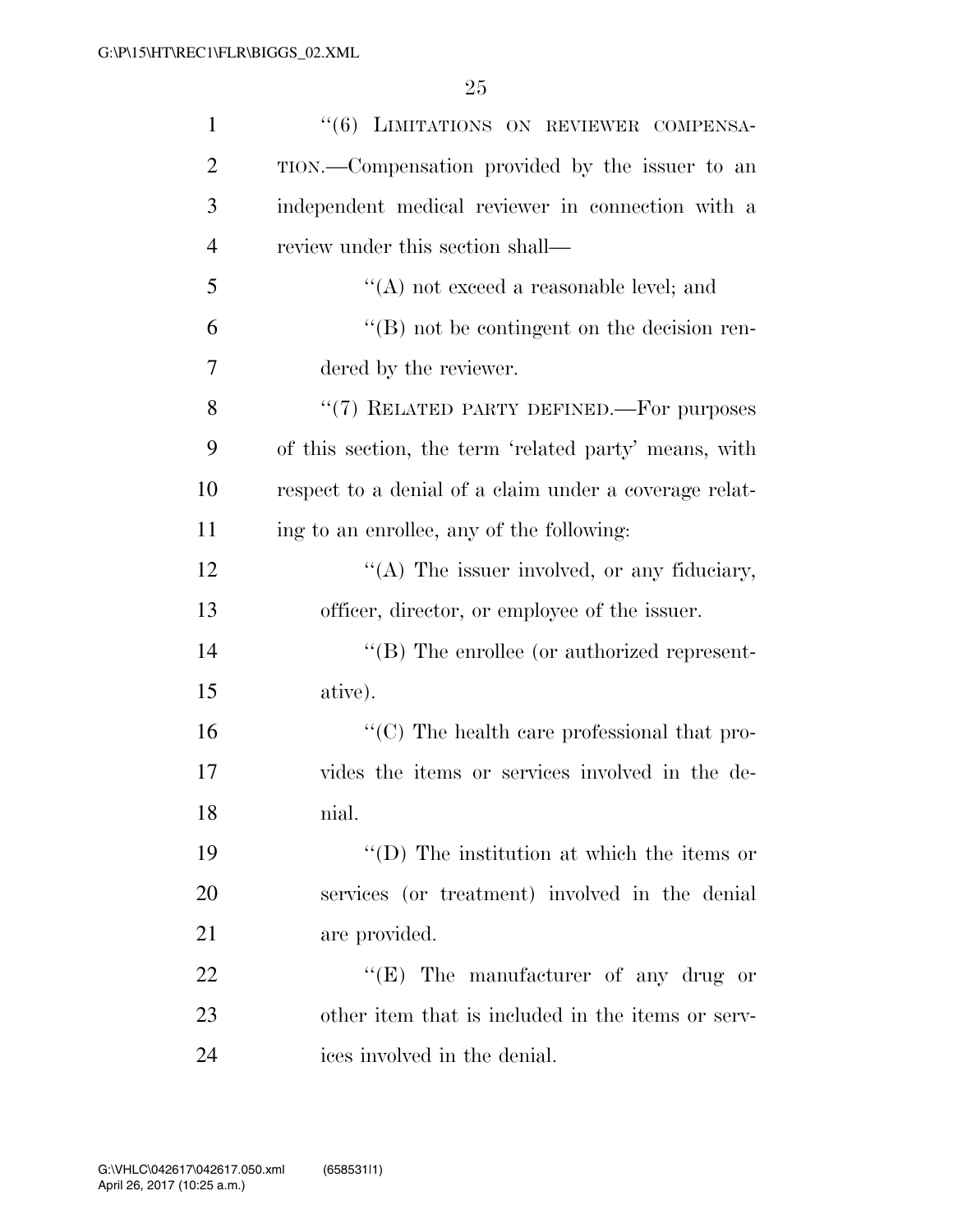| $\mathbf{1}$   | " $(F)$ Any other party determined under                     |
|----------------|--------------------------------------------------------------|
| $\overline{2}$ | any regulations to have a substantial interest in            |
| 3              | the denial involved.                                         |
| $\overline{4}$ | "(8) DEFINITIONS.—For purposes of this sub-                  |
| 5              | section:                                                     |
| 6              | $\lq\lq$ ENROLLEE.—The term 'enrollee'                       |
| 7              | means, with respect to health insurance cov-                 |
| 8              | erage offered by a health insurance issuer, an               |
| 9              | individual enrolled with the issuer to receive               |
| 10             | such coverage.                                               |
| 11             | "(B) HEALTH CARE PROFESSIONAL.—The                           |
| 12             | term 'health care professional' means an indi-               |
| 13             | vidual who is licensed, accredited, or certified             |
| 14             | under State law to provide specified health care             |
| 15             | services and who is operating within the scope               |
| 16             | of such licensure, accreditation, or certification.          |
| 17             | "SEC. 2799. ENFORCEMENT.                                     |
| 18             | "(a) IN GENERAL.—Subject to subsection (b), with             |
| 19             | respect to specific individual health insurance coverage the |
| 20             | primary State for such coverage has sole jurisdiction to     |
| 21             | enforce the primary State's covered laws in the primary      |
| 22             | State and any secondary State.                               |
| 23             | "(b) SECONDARY STATE'S AUTHORITY.—Nothing in                 |
| 24             | subsection (a) shall be construed to affect the authority    |
|                |                                                              |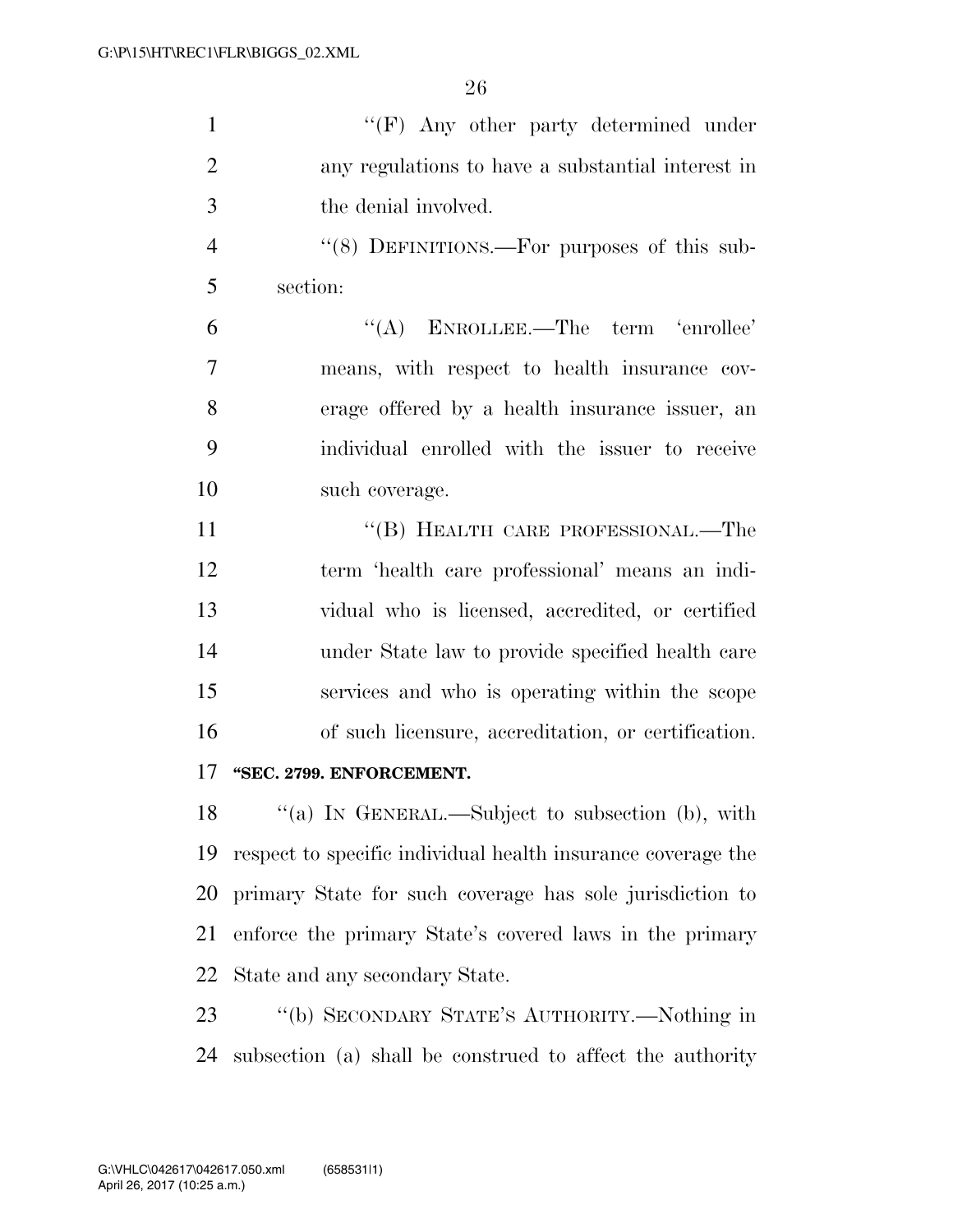of a secondary State to enforce its laws as set forth in 2 the exception specified in section  $2796(b)(1)$ .

 ''(c) COURT INTERPRETATION.—In reviewing action initiated by the applicable secondary State authority, the court of competent jurisdiction shall apply the covered laws of the primary State.

 ''(d) NOTICE OF COMPLIANCE FAILURE.—In the case of individual health insurance coverage offered in a sec- ondary State that fails to comply with the covered laws of the primary State, the applicable State authority of the secondary State may notify the applicable State authority of the primary State.''.

 (b) EFFECTIVE DATE.—The amendment made by subsection (a) shall apply to individual health insurance coverage offered, issued, or sold after the date that is one year after the date of the enactment of this Act.

(c) GAO ONGOING STUDY AND REPORTS.—

 (1) STUDY.—The Comptroller General of the United States shall conduct an ongoing study con- cerning the effect of the amendment made by sub-section (a) on—

 (A) the number of uninsured and under-in-sured;